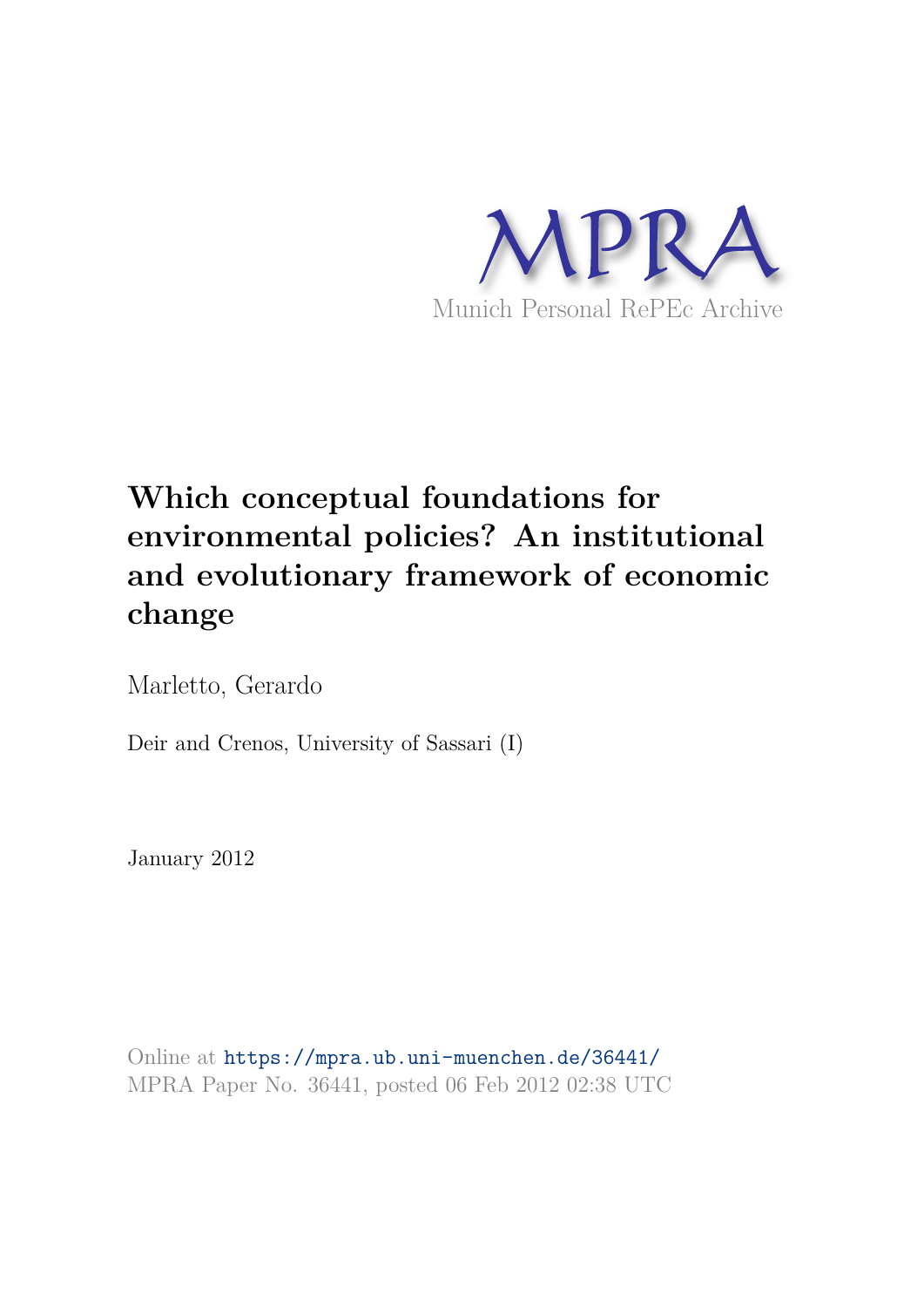

**CREI C**entro di **R**icerca **I**nterdipartimentale di **E**conomia delle **I**stituzioni

# CREI Working Paper no. 1/2012

# Which conceptual foundations for environmental policies? An institutional and evolutionary framework of economic change

by

Gerardo Marletto DEIR/CRENoS - University of Sassari

**available online at http://host.uniroma3.it/centri/crei/pubblicazioni.html** ISSN 1971-6907

*Outputs from CREI research in progress, as well contributions from external scholars and draft reports based on CREI seminars and workshops, are published under this series. Unless otherwise indicated, the views expressed are attributable only to the author(s), not to CREI nor to any institutions of affiliation.*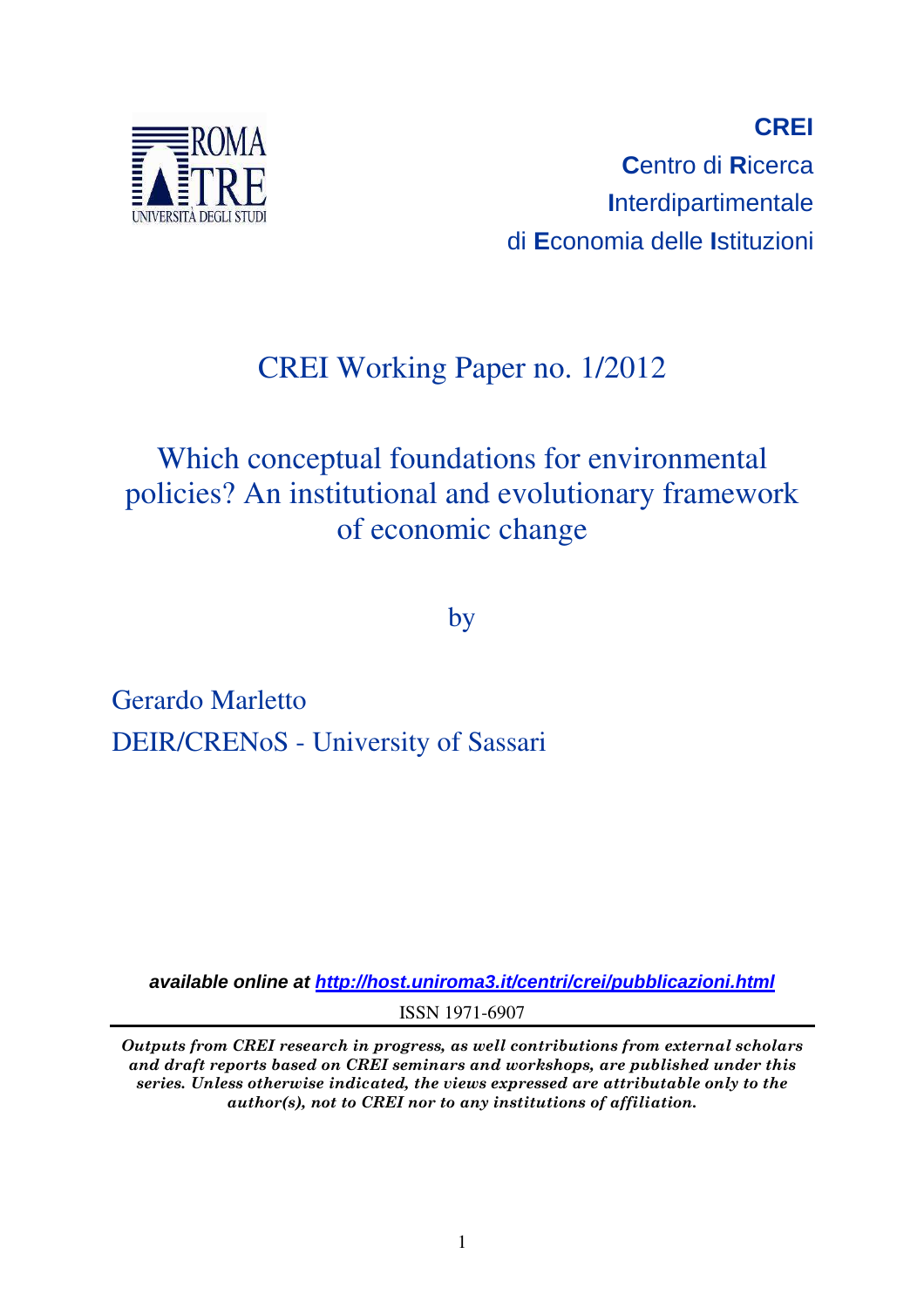# **Which conceptual foundations for environmental policies? An institutional and evolutionary framework of economic change.**

# **Gerardo Marletto\***

DEIR/CRENoS - University of Sassari Via di Torre Tonda, 34 - 07100 Sassari

#### **Abstract**

This paper draws on institutional and evolutionary economics and contributes to an approach to environmental policy which diverges from mainstream prescriptions. The 'socio-technical system' is the core concept: this is a complex made of co-evolving institutions, technologies, markets and actors that fulfils an overall societal need (such as housing, production, mobility, etc.). A systemic and dynamic analysis of those structural changes which are needed to create more sustainable socio-technical systems is provided; actors – and their ability to influence politics and policy – are explicitly taken into consideration. Unsustainable socio-technical systems feature a relevant resistance to change, because they are embedded in the very structure of our society and because of the conservative action of dominant stakeholders; this is why no environmental policy will be effective unless it aims at 'unlocking' our societies from their dominance. But also a constructive side of environmental policy is needed in order to establish new and more sustainable socio-technical systems; consistently, environmental policy is viewed as a combination of actions that can trigger, make viable and align those institutional, technological and economic changes which are needed to reach sustainability. Again, actors (for change) are at the heart of this vision of environmental policy: as subject, because the creation of new and sustainable socio-technical systems is made possible by (coalitions of) actors for change; as object, because environmental policy – to be effective – must actively support the empowerment, legitimation and social networking of such coalitions. A 'chicken and egg' problem remains: who comes first? Actors for change advocating policies for sustainability or policies for sustainability supporting actors for change?

<sup>\*</sup> marletto@uniss.it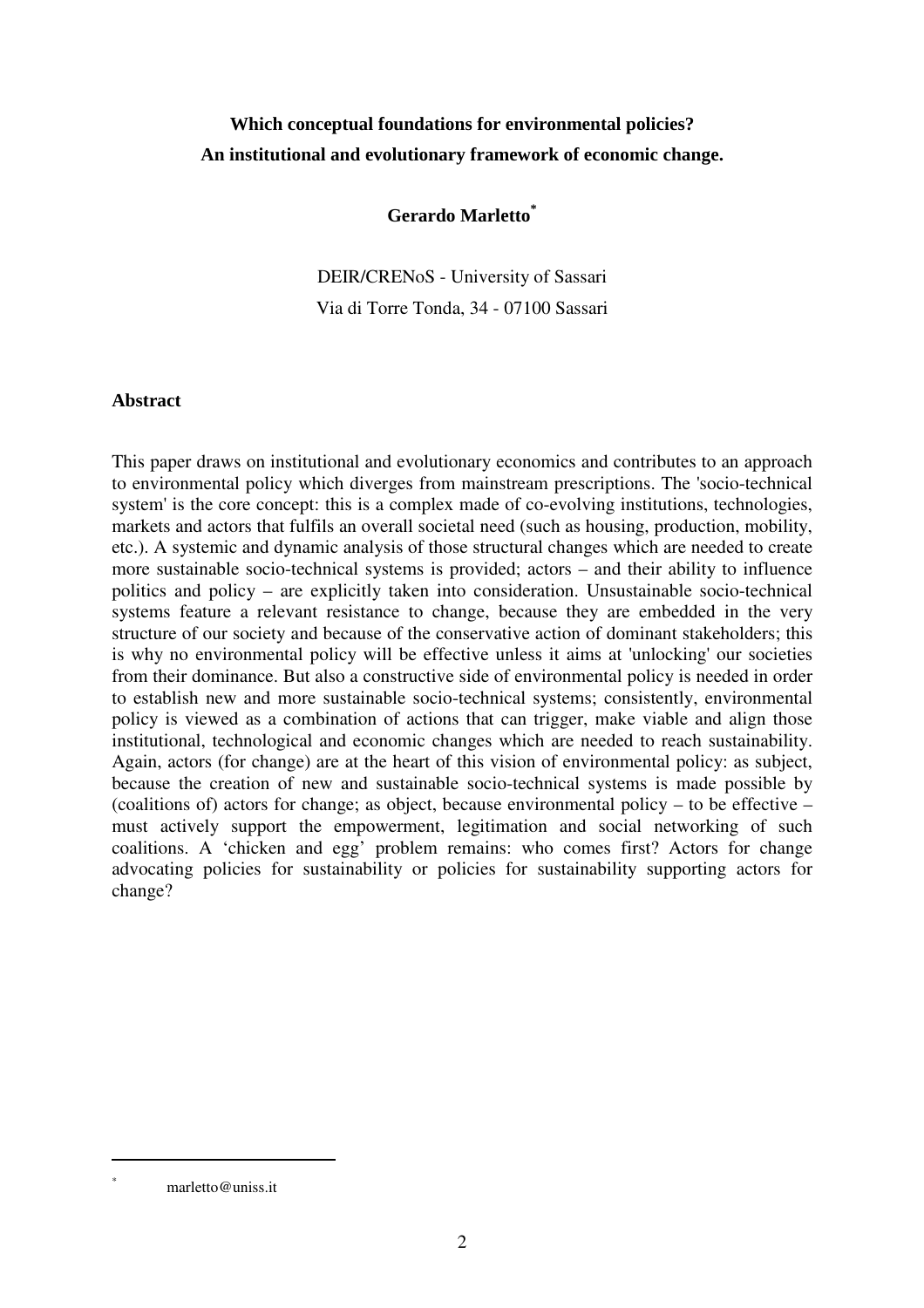### **1. The quest for a systemic and dynamic approach to sustainability<sup>1</sup>**

Most of our needs – in terms of food, housing, energy, mobility, etc. – are fulfilled by systems which have proved to be environmentally unsustainable. Such systems feature two relevant characteristics which should be seriously taken into consideration when aiming at the ambitious goals of curbing greenhouse gas emissions and reducing all other environmental impacts of human activities. First characteristic: these systems are embedded in the very structure of our society. Behind each good and service we produce and consume every day one can find several interconnected elements: individuals, values, regulations, infrastructures, organizations, and so forth. Thus the functioning of these systems involves all dimensions (cultural, institutional, technological, and economic) of social life. Any attempt at reductionism (for example to the technological or economic dimension) is bound to fail. Second characteristic: these systems generate change in unpredictable ways. Their dynamics is made possible by the action of individuals, which generate causal sequences involving the change of many constituents of the system itself, thus conditioning the future action of individuals. This is why intentional action co-exists with unintended effects. In this context, no rational choice between given alternatives is possible ex-ante: alternatives are created – if they are – through action. If we keep in mind these two characteristics of systems, we realize that an effective approach to sustainability must be: 1) systemic, that is, able to simultaneously consider all dimensions of change, not only technologies or markets, but also rules, behavior, policies, etc.; 2) dynamic, that is, able to make change viable, by assuring the alignment of all new elements as they are created.

Standard environmental economics does not help to build an effective approach to sustainability precisely because it is not systemic, nor dynamic.<sup>2</sup> In the standard approach all non-market variables (rules, technologies, preferences, etc.) are exogenous and there is no room for purposefulness and uncertainty. Even when institutions are explicitly considered – as in the new institutional economics – they still depend on exogenous variables (preferences, powers, etc.) and on market-based transaction costs. All this means that sustainability is conceived without analytically considering a genuinely systemic and dynamic process of change. It is therefore not a surprise that standard environmental policy – whether it makes use of green taxes, tradable emission permits or new environmental markets – is nothing but an attempt to correct failures in the competitive mechanism and to restore market equilibria. Summing up: standard environmental economics is market-centered (that is, not systemic) and static (that, is not dynamic); for these reasons it is not adequate as a positive nor as a normative theory of sustainability.

So we come to the second founding idea – and main heuristic – of this paper: in order to build a systemic and dynamic approach to sustainability, one should look at other streams of economic theory, that is, to (classic) institutional economics and evolutionary economics.<sup>3</sup>

<sup>1</sup> This paper will be published as a chapter of the forthcoming book: G. Marletto (ed.), *Creating a sustainable economy. An institutional and evolutionary approach to environmental policy*, Routledge.

<sup>&</sup>lt;sup>2</sup> Throughout this paper 'standard', 'mainstream', 'orthodox', etc. are considered as synonymous. To understand what is meant by 'standard environmental economics' is sufficient to refer to the more diffused handbooks such as the classical Baumol and Oates (1988) or the much more recent Callan and Thomas (2010).

<sup>&</sup>lt;sup>3</sup> Institutional economics is sometimes called 'classic' or 'old' institutional economics to avoid any confusion with the 'new' institutional economics of Coase, Williamson and others; here we will simply call it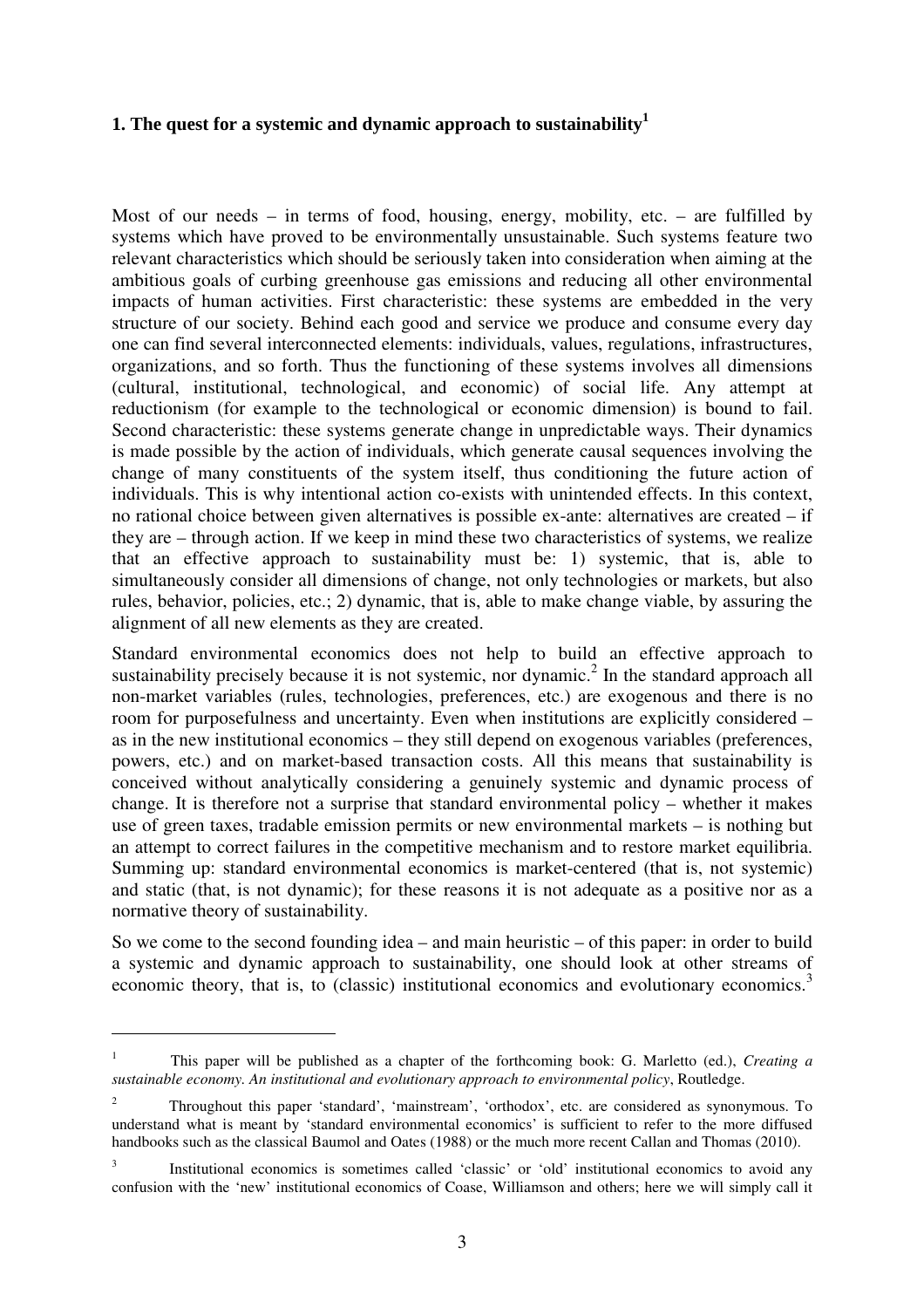Evolutionary and institutional economists have diffusely argued that a market-centered and static approach – precisely because of its conceptual limits – is inappropriate to represent change at a societal level. At the same time they have demonstrated the ability to manage the analysis of complex socio-economic systems, and of all that follows in terms of out-ofequilibrium processes, irreversibility, strong uncertainty, bounded rationality, etc. (Nelson and Winter 1982; Witt 1992; Hodgson 1993; Amendola and Gaffard 1998; Arthur 1999; North 2005; Metcalfe and Ramlogan 2006). These considerations have been applied to environmental matters too: unsustainability is nothing but the result of multiple societal lockins in high-carbon systems, and environmental policies take the form of intentional actions aimed at triggering systemic change and making the creation of low-carbon systems viable (Unruh 2002; Rammel and van den Bergh 2003; Nill and Kemp 2009). Power – nearly a missing issue in standard environmental economics – is centre stage in this approach: both because powerful actors are interested in the reproduction of existing unsustainable systems, and because institutions must be designed which ease collective action and overcome every resistance to change towards sustainability (Ostrom 1990).<sup>4</sup>

While a deeper analysis of how institutional and evolutionary economics consider environmental issues can be found in the relevant literature (Hodgson 2000; van den Bergh and Gowdy 2000; Vatn 2005), the rest of this paper is mainly aimed at sketching an institutional and evolutionary framework of economic change, which might be useful as a conceptual basis to design and implement effective policies for sustainability. In particular: the next two paragraphs consider how economic change is treated by institutional and evolutionary economics, respectively; the following paragraph draws on institutional and evolutionary basic concepts (uncertainty, lock-in, structured action, coevolution, group selection, etc.) and goes into the details of a framework of economic change; the last paragraph concludes and provides some hints for an institutional and evolutionary approach to environmental policy.

# **2. Institutional economics and change**

5

Institutional economics dates back to the contributions of Thorstein Veblen, John Commons and other scholars, and it is today experiencing a revival, mainly due to Douglas North's studies (Vanderberg 2002; Hodgson 2004; Vatn 2005); a revival which was definitively set out by the 2005 birth of the Cambridge *Journal of Institutional Economics*. In this theoretical approach, studying the processes of institutional conservation, innovation and change is crucial to understanding the functioning of the economy.<sup>5</sup> Institutions – that is, systems of

 $\overline{a}$ 'institutional economics'. This terminological issue is further complicated by the fact that it is under dispute if Douglas North is an institutional or new institutional scholar; I agree with those who consider his work as a theoretical evolution from the latter to the former (e.g.: Zweynert 2009).

<sup>&</sup>lt;sup>4</sup> Elinor Ostrom is not an economist, but a political scientist. More exactly, she is one of those scholars of environmental issues who have drawn concepts and inspiration from institutional economics. The fact that she won the 2009 Nobel Prize in economics indicates that criticisms to orthodoxy are more shared than one may think.

For a recent comparison of theories of institutional change, see Kingston and Caballero (2009).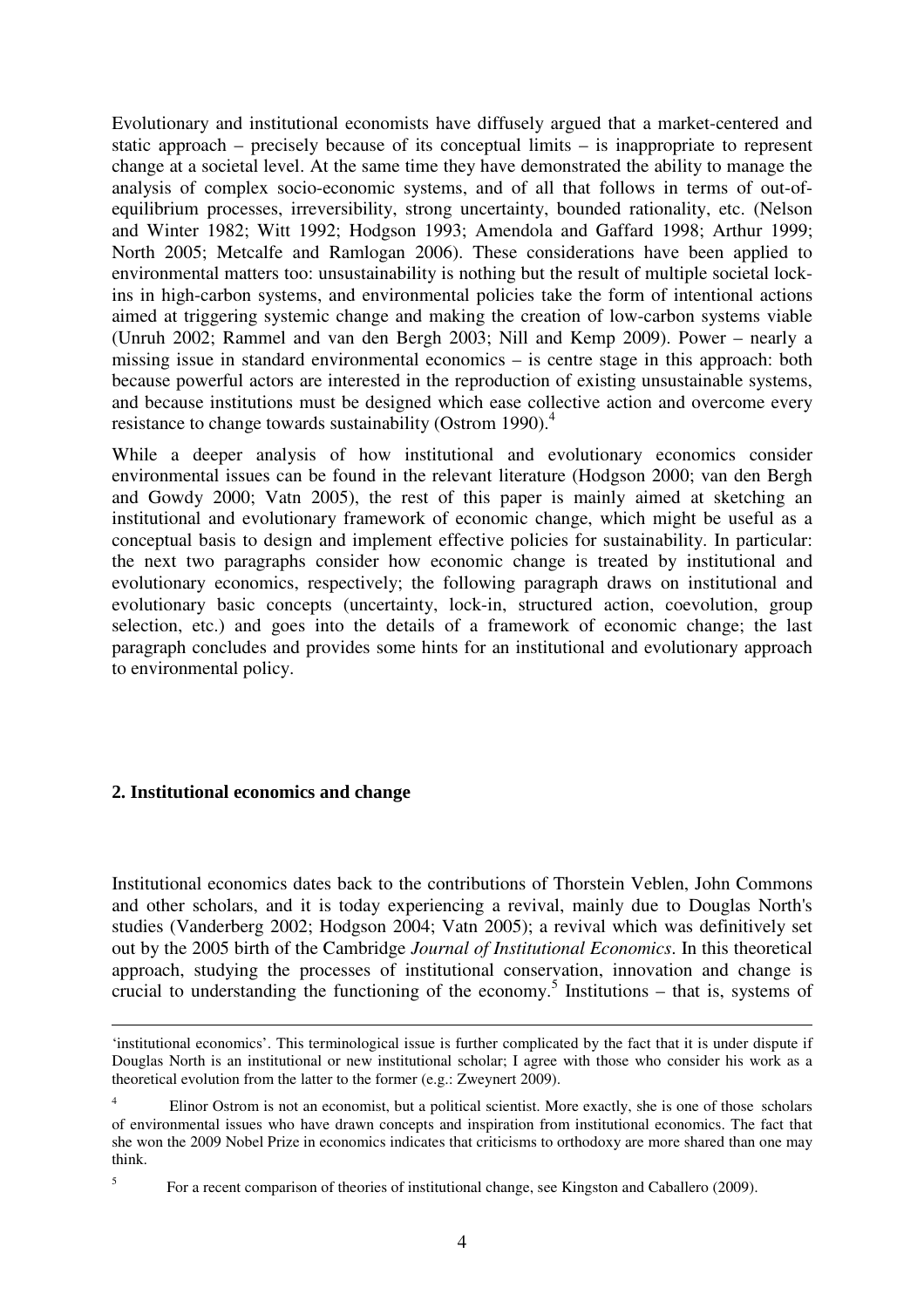rules – are not exogenous, nor do they derive from the market: institutions coevolve with other endogenous variables (such as values, individual preferences, power relationships, technologies, and so forth) and the market is just one institution among others (Hodgson 2000). Moreover, 'markets and other economic institutions do more than allocate goods and services: they also influence the evolution of values, tastes, and personalities' (Bowles 1998: 75).

Institutional economists deeply and thoroughly criticize the spontaneous order and market failure metaphors that are at the heart of standard environmental economics (Bromley 2007). In particular, the very weak (if not illogical) conceptual foundations of the standard treatment of both environmental externalities and internalization policies are stressed.<sup>6</sup> William Kapp, with his book *The Social Cost of Private Business* (1978), paved the way to a multifaceted interest of institutional economics in many other environmental themes<sup>7</sup>; among these, one deserves more attention: environmental governance, that is, 'the establishment, maintenance and change of institutions to foster coordination and resolving conflicts over environmental resources' (Vatn 2009: pp. 61-62). Several scholars have contributed to the understanding of this issue and the resulting research stream has provided a positive and normative approach to the regulation of the access to – and use of – environmental resources which goes far beyond Hardin's still so influential 'tragedy of the commons' (McCay 2002; Vatn 2005; Paavola 2007).<sup>8</sup> A relevant corollary of this approach is the design – and experimentation – of participative procedures on environmental issues (Stag, 2007): these procedures are explicitly based on a criticism of the standard metaphor of the selfish 'economic man' and accordingly give room to ethical values as a basis for deliberation, learning and decision.<sup>9</sup>

But what is more relevant here is to understand how institutional economics has contributed to the analysis of change, and above all, of economic change. To accomplish this task I will mostly refer to the 2005 Douglas North's book: *Understanding the Process of Economic Change*. The starting point of this book is that 'the economic paradigm – neo-classical theory – was not created to explain the process of economic change' (ibid.: vii); the ending point is not a consistent theory of economic change, but rather the humble acknowledgement that human societies are continuously conditioned by uncertainty and exposed to the risk of sclerosis. This is why North's final suggestion to ensure the progress of mankind is adaptive efficiency, that is, 'an ongoing condition in which the society continues to modify or create new institutions as problems evolve' (ibid.: 169). North's approach to the analysis of economic change is genuinely dynamic: uncertainty is not an exception; on the contrary, it is

<sup>6</sup> For more details and references on the criticisms to standard environmental economics, see Marletto (2009).

<sup>7</sup> For a recent contribution to understand William Kapp's thought, see his posthumous book, edited by Berger and Steppacher (2011).

<sup>8</sup> Once and for all it should be acknowledged what Hardin wrote thirty years after his seminal paper: 'To judge from the critical literature, the weightiest mistake in my synthesizing paper was the omission of the modifying adjective "unmanaged". In correcting this omission, one can generalize the practical conclusion in this way: A "managed commons" describes either socialism or the privatism of free enterprise. Either one may work; either one may fail: "The devil is in the details" But with an unmanaged commons, you can forget about the devil: As overuse of resources reduces carrying capacity, ruin is inevitable. With this modification firmly in place, "The Tragedy of the Commons" is well tailored for further interdisciplinary syntheses' (Hardin 1998: p. 683).

<sup>9</sup> The debate on the conceptual foundations of standard welfare economics has generated an almost infinite literature; for an updated analysis and reference and for the introduction of moral motivation as a key component of environmental policy, see Hodgson (forthcoming).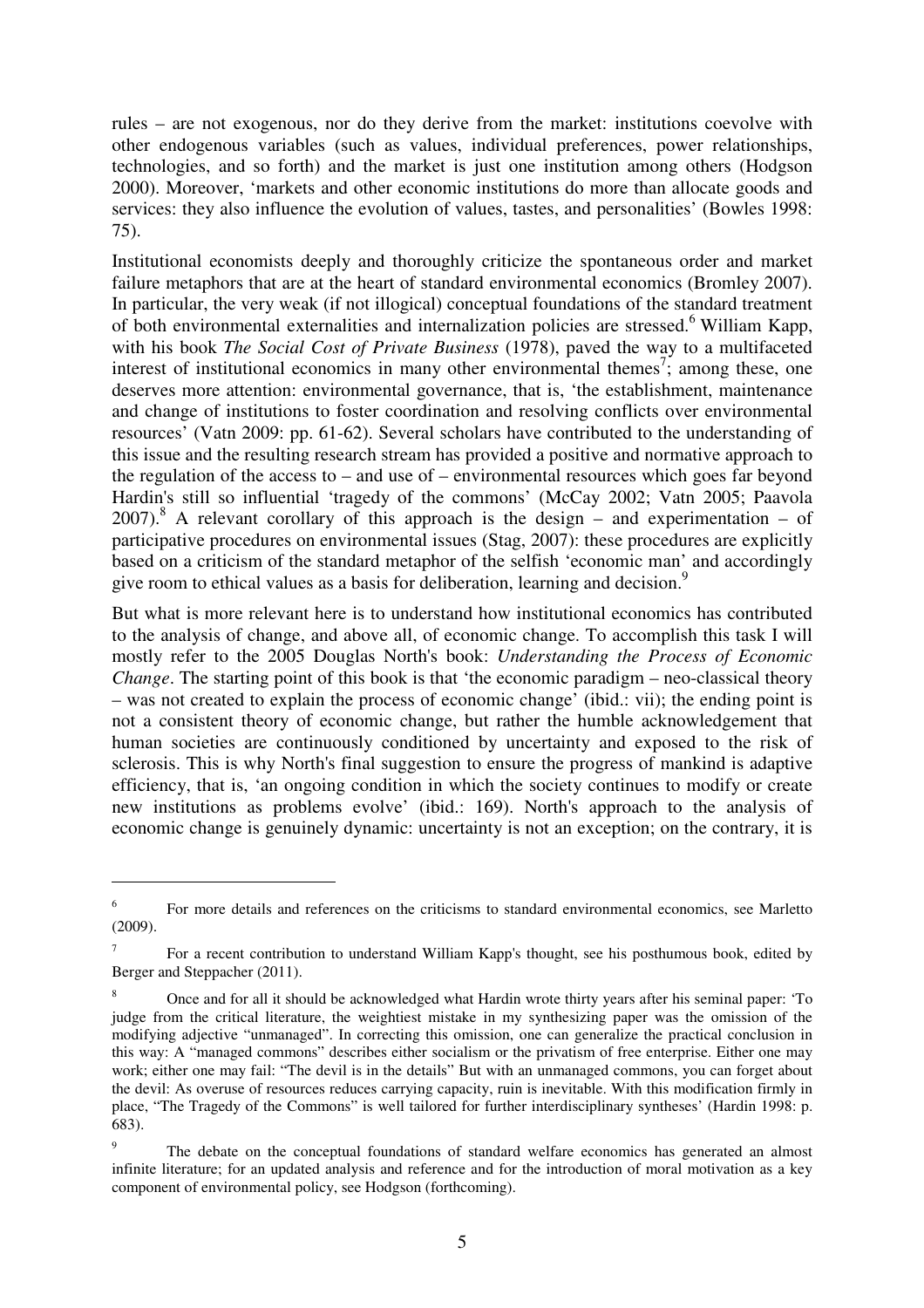one of the permanent features of the environment where humans act. Taking stock of Herbert Simon's theory on bounded rationality, North explicitly considers institutions as social rules that have been devised just to take decisions in an uncertain world. But North goes further: institutions are based on beliefs – that are both a positive and normative model of the very structure of the society; but also this very structure may change. In other words, the world is more than uncertain, it is non-ergodic; thus there is no other solution than the continuous implementation of a collective evolutionary process of trial, error and learning. North's representation of economic change explicitly incorporates the notion of path-dependence, not only in the sense of new choices being constrained by what (culture, cognitive patterns, beliefs, institutions, etc.) is inherited from the past, but also as the result of the intentional conservative action of organizations which are linked to existing institutions; in North's words: 'We may well know a lot about how to make adaptable, efficient institutions; but if the people making political and economic decisions […] think that it would threaten their survival, they are not going to change' (North 2003: 8).

A relevant add-on to the Northian vision comes from the explicit consideration of the link between culture, interests and strategic action: 'In societies in which cultural factors seem to hamper economics and/or political development, it is important to "un-lock" cultural legacies by making them the object of public debate' (Zweynert, 2009, P. 57). In such a vision, the uneven distribution of power among individuals and groups is a potential source of societal lock-in; this is why North considers democracy as a collective process which is continuously open to innovation, thus creating the conditions for further progress. The core concept of societal lock-in is shared by many scholars of environmental issues; among the others: Gregory Unruh, who in 2000 and 2002 published two seminal papers on understanding and escaping 'carbon lock-in', and Timothy Foxon, whose work is mainly dedicated to the analysis of the 'coevolution of ecosystems, technologies, institutions, business strategies and user practices' (Foxon, 2011, p. 2258), which is at the heart of the transition process from high- to low-carbon societies. Foxon also refers to Pierson (2000) to show that North's core concepts of social path-dependence and lock-in have gained a foothold in political science too. The crossing of this disciplinary border is consistent with the long-lasting debate on transitions, policies and politics (Shove and Walker 2007; Genus and Coles 2008; Voss et al. 2009; Frantzeskaki and de Haan 2011; Meadowcroft 2011) such a debate signals that the political and power dimension of transitions should not be neglected, as the creation and diffusion of sustainable novelties is the result of a 'battle over institutions' between opposing coalitions: those defending the status quo and the others who advocate innovation (Walker 2000; Jacobsson and Lauber 2006; Sovacool 2008). James Meadowcroft goes further in stressing the political dimension of transitions: 'Transition management can contribute to the process by opening out the decision space, establishing new coalition of actors, and encouraging societal learning about various alternative. (…) But once it comes time to commit large scale public resources to particular technologies, or to tilt regulatory or political frameworks to favor particular approaches, it is to be expected that issues will be trashed out through broader societal debate and resolved by established political mechanisms' (Meadowcroft 2009, p. 337).

All these arguments imply that change – and the relation between institutions and change – cannot be understood without an explicit conceptualization of power (Avelino and Rotmans 2009; Safarzynska and van den Bergh, 2010). Moreover, what emerges from all the contributions is a representation of change as resulting from the coevolution of cultures, institutions and organizations, with the structured action of powerful individuals and groups playing a driving role. Inter alia, this means that time has come to get a better understanding of the specific contribution of evolutionary economics to the analysis of societal change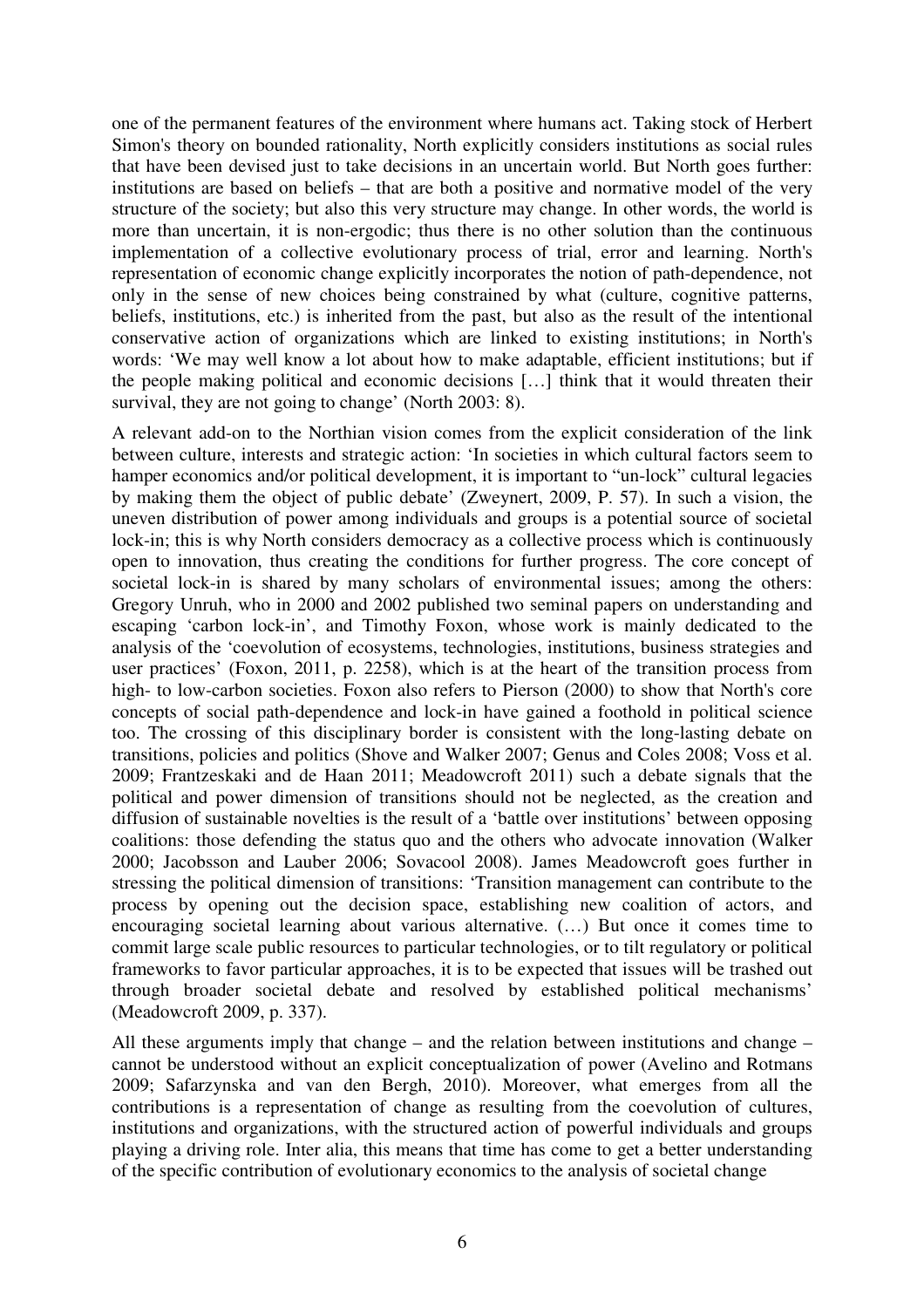#### **3. Evolutionary economics and change**

 $\overline{a}$ 

Evolutionary economics mainly derives from the idea that – at a high level of abstraction – Darwinian principles may cover both natural and social domains (Hodgson and Knudsen  $2010$ .<sup>10</sup> This is not the place to enter the interesting debate on generalized Darwinism; but there is one point that must be stressed *ab initio*: Darwinian principles – and, in particular, the mechanism of self-organization – are consistent with human choice. In complex evolutionary systems, intentional action co-exists with unintended (and sometimes unwanted) effects (Hodgson and Knudsen 2006). Purposefulness is not finalism. The fundamental mechanisms of Darwinian evolution – variation, selection and inheritance – are at the heart of several different economic research streams; among the many, just to indicate the most important fields of investigation: technological innovations (Freeman and Pavitt 2002), models of capitalism (Aoki 2001), behavior (Manner and Gowdy 2010; Bowles and Gintis 2011). Even North's work on history and institutional change may be considered as an application of evolutionary thinking to economics.<sup>11</sup> Some of these streams have generated a specific interest in environmental issues, in particular with reference to 'green' innovations (Sartorius 2006) and the management of the commons (Dietz et al. 2003).<sup>12</sup>

Two basic concepts of evolutionary economics are crucial for understanding economic change: coevolution and multilevel selection.

'Coevolution is the evolution of two or more populations through the action of reciprocal selective pressures and adaptation between them' (Winder et al. 2005: 355); this implies that coevolution should not be confused with simple mechanistic interactions, nor with more general co-dynamics processes. But, much more relevant here, coevolution generates processes of change which feature unpredictability, non-reversibility, non-ergodicity and complexity; referring again to the same researchers: "coevolutionary systems are evolutionary systems that may run far from equilibrium. (…) Each of the reciprocally linked evolutionary sub-systems has the potential to change the selection regime experienced by the others. When the selection regime changes, the dynamic rules of interaction change with them (…)" (ibid.). More accurately, the concept of equilibrium itself is not analytically relevant because 'Populations do not evolve towards a predetermined system state but in response to partly stochastic changes in each other' (ibid.). A coevolutionary approach has been applied to several domains: industries and technologies (Malerba et al. 2005; Safarzynska et al. 2011), demand-supply coevolution (e.g., Windrum and Birchenhall 2005), behavior and institutions (e.g., Bowles et al. 2003; Hodgson and Knudsen 2004), etc. Even the relation between human socio-economic systems and ecosystems can be considered as a coevolutionary one; Richard Noorgard is certainly the preeminent scholar of this relevant issue: his coevolutionary framework of the interactions between cultural and biotic systems probably is the most structured answer to the transdisciplinary claims of ecological

<sup>&</sup>lt;sup>10</sup> For a stimulating attempt to build a taxonomy of the different approaches to evolutionary economics, see Witt (2008).

<sup>&</sup>lt;sup>11</sup> Actually North (2005: pp. 65-66) is explicitly fascinated by the evolutionary metaphor – mainly because it is able to integrate time and change – but then he diverges from it because, in his opinion, Darwinism is not consistent with human intentionality.

<sup>&</sup>lt;sup>12</sup> For a review of the actual and potential applications of evolutionary concepts to environmental economics, see van den Bergh (2007).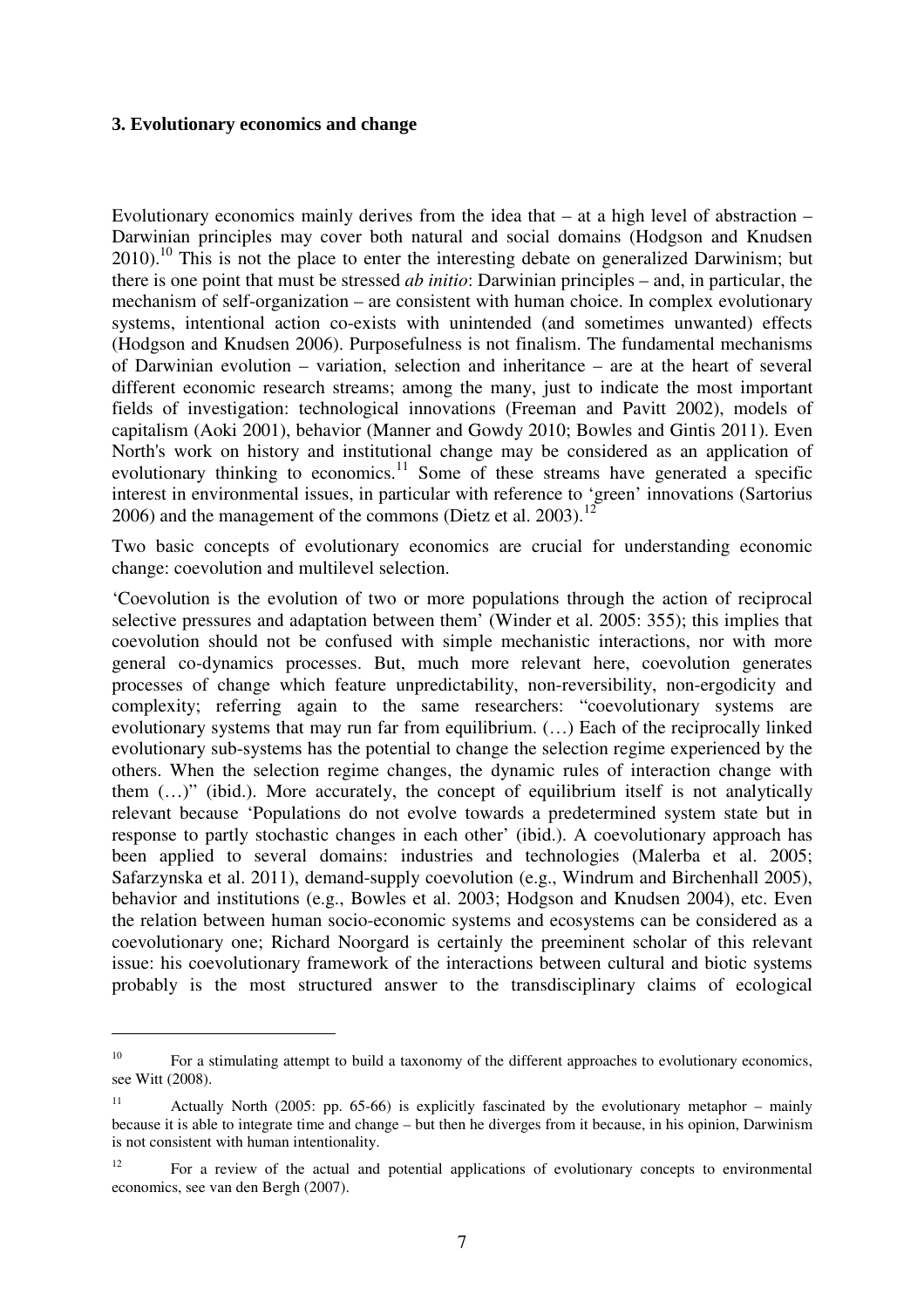economics (Gual and Norgaard 2010; Kallis and Norgaard 2010).<sup>13</sup> A coevolutionary representation of human-nature systems has also been applied to the management of natural resources; Rammel et al. (2007) and Kallis (2010), among others, study the interactions between the base of natural resources, the behavior of human agents, the emergence of institutions and policies, the developments of technologies, the supply and demand of goods and services, and so forth.

The other crucial concept of an evolutionary representation of economic change is the link between multilevel selection and power: multilevel (or group) selection theory of evolutionary change involves selection operating at both individual and group levels and 'addresses the formation, growth and interactions of groups and offers arguably the best available framework for thinking about dynamics within and between groups' (Safarzynska and van den Bergh, 2010, p. 747). Such a theory considers mechanisms which refer to individuals, both within a group (conflict, complementarity, cooperation, imitation, etc.) and between groups (formation of new groups, entrance into – or exit from – existing groups, migration from one group to another, etc.); as well as referring to groups (competition, splitting, re-assorting, spatial clustering, etc.). (van den Bergh and Gowdy 2009). The mechanisms of multilevel selection may apply to natural and socio-economic domains; here we are interested in understanding: the interaction between the mechanisms of 'cultural' group selection (that is, when individuals are human agents<sup>14</sup>) and the exercise of power, and how this interaction affects economic change. Safarzynska and van den Bergh have recently proposed a framework which shows that 'explaining the relation between power and institutional change using a [cultural] group selection approach may provide insight into how stable institutions arise, how institutional change can be stimulated or slowed down, and how this in turn affects the behavior of individuals' (Safarzynska and van den Bergh 2010, p. 749). Even if these considerations on the interaction between individuals, groups, power and institutional change may be extended as such to the wider domain of economic change, it is worth specifying two issues. First: intentionality, learning and power – however they are defined – become attributes of both individual agents and groups; second: individual agents may be defined also in terms of (changing) group membership (members or outsiders; leaders or followers; first-movers or laggards; etc.). Also crucial to the understanding of the interaction between cultural group selection and the exercise of power is the self-reinforcing process which links the abilities of a group to increase its material and immaterial endowments, to gain higher legitimacy, and to expand its network of relationships (Bergek 2008a and 2008b). To complete the picture on the issue of cultural group selection, we consider the recent contribution of Breslin (2011), where the evolution of individuals and groups is analysed also in terms of space; in particular, in terms of divergence between local practices and wider changes.

#### **4. An institutional and evolutionary framework of economic change**

# *4.1. What is specific to this framework*

<sup>&</sup>lt;sup>13</sup> But it must be stressed that if the Norgaard's coevolutionary approach definitely shares the field of ecological economics, not all ecological economics makes use of a coevolutionary approach to represent humannature interactions. See again van den Bergh (2007) on this point.

<sup>&</sup>lt;sup>14</sup> Obviously, human population is exposed to the mechanisms of both genetic and cultural group selection.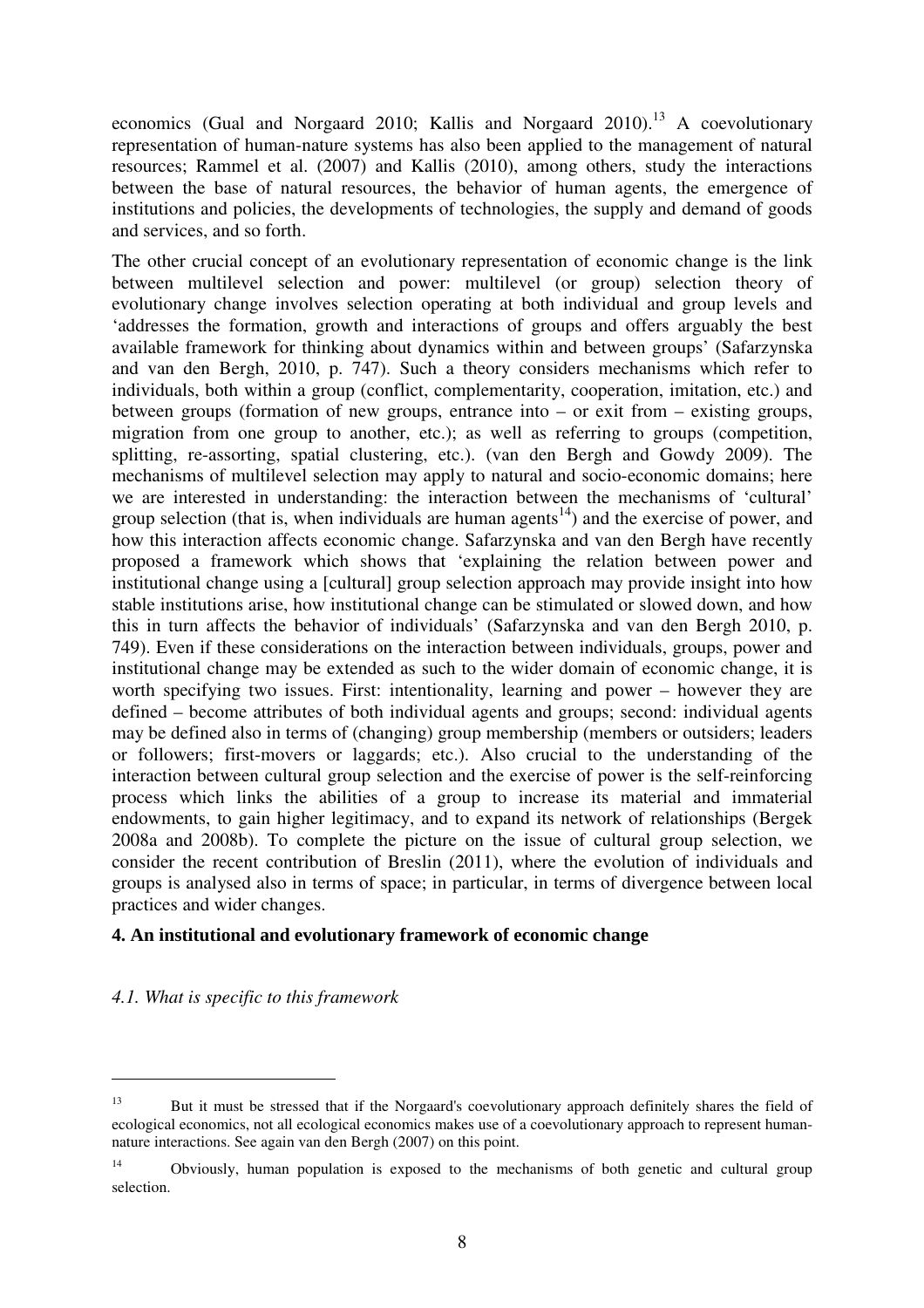Now we begin to build a conceptual framework which relies on the findings emerging from institutional and evolutionary economics, in particular from their application to the analysis of economic change. Many other scholars have tried to accomplish such a task by referring to one of the above streams of heterodox economics, or to the cross-fertilization of both. It goes beyond the scope of this chapter to review all these contributions, but we acknowledge that the conceptual framework presented here extensively draws on the multi-level perspective (MLP) and on other systemic and dynamic approaches to the analysis of economic change15. This paragraph will stress what is specific of our attempt .

The first specificity is that our framework is not reductionistic: complexity is explicitly considered as a relevant feature of the process of economic change; this is why the overall picture is never explained by looking at – or by starting from – one or more specific elements. In particular – even if we will repeatedly refer to the literature on technological innovation – we will not yield to the temptation of technological reductionism: technology is just a structural element of the functioning of the economy which interacts with other institutional and economic constituents, and with agency. It is not considered as the core driver of change, not even as an analytical 'entry point' (Geels 2005).

Another specificity is that rather than focusing on functions, the model focuses on actions.<sup>16</sup> At the heart of the framework one can find the purposeful action of individuals and groups. All relevant attributes which connote action stay at the centre of the analytical scene: power, interests, agendas, conflicts, intentional pressure for – and resistance to – change, etc. As repeatedly stated above, this does not mean that the framework is deterministic, with individual and collective action as the cause and all changes in technologies, markets and institutions as the intended effects; it only means that genuinely evolutionary and coevolutionary dynamics are made possible by agency: there is no economic change without human action.

A final specificity is that the model considers politics as a crucial issue. Political discourses, interactions between political and non-political actors, policy-makers' agendas and – last but not least – laws, regulations and policies in force, are all constituents of economic changes that should not be ignored.

In the following, the explanation of most of the concepts will be supported by some examples mainly related to urban mobility.<sup>17</sup>

# *4.2. Socio-technical systems<sup>18</sup>*

 $\overline{a}$ 

The socio-technical (ST) system is the basic concept of the framework.

Societal functions (housing, feeding, production, provision of energy, etc.) are fulfilled by

<sup>&</sup>lt;sup>15</sup> For critical reviews of this research field, see: Geels (2005), Markard and Trufferd (2008), Foxon (2011) and van den Bergh et al. (2011).

<sup>&</sup>lt;sup>16</sup> The most structured and developed approach to the study of the functions of innovation systems is that of Anna Bergek, Staffan Jacobsson and other scholars; see, Bergek et al. (2008a and 2008b) and Jacobsson and Bergek (2011).

<sup>&</sup>lt;sup>17</sup> For more details on a socio-technical analysis of urban mobility see Kohler et al. (2009) and Marletto (2011b).

<sup>&</sup>lt;sup>18</sup> The content of this paragraph has been partially revised after a stimulating discussion with Frank Geels; I thank him and I take full responsibility of what is written.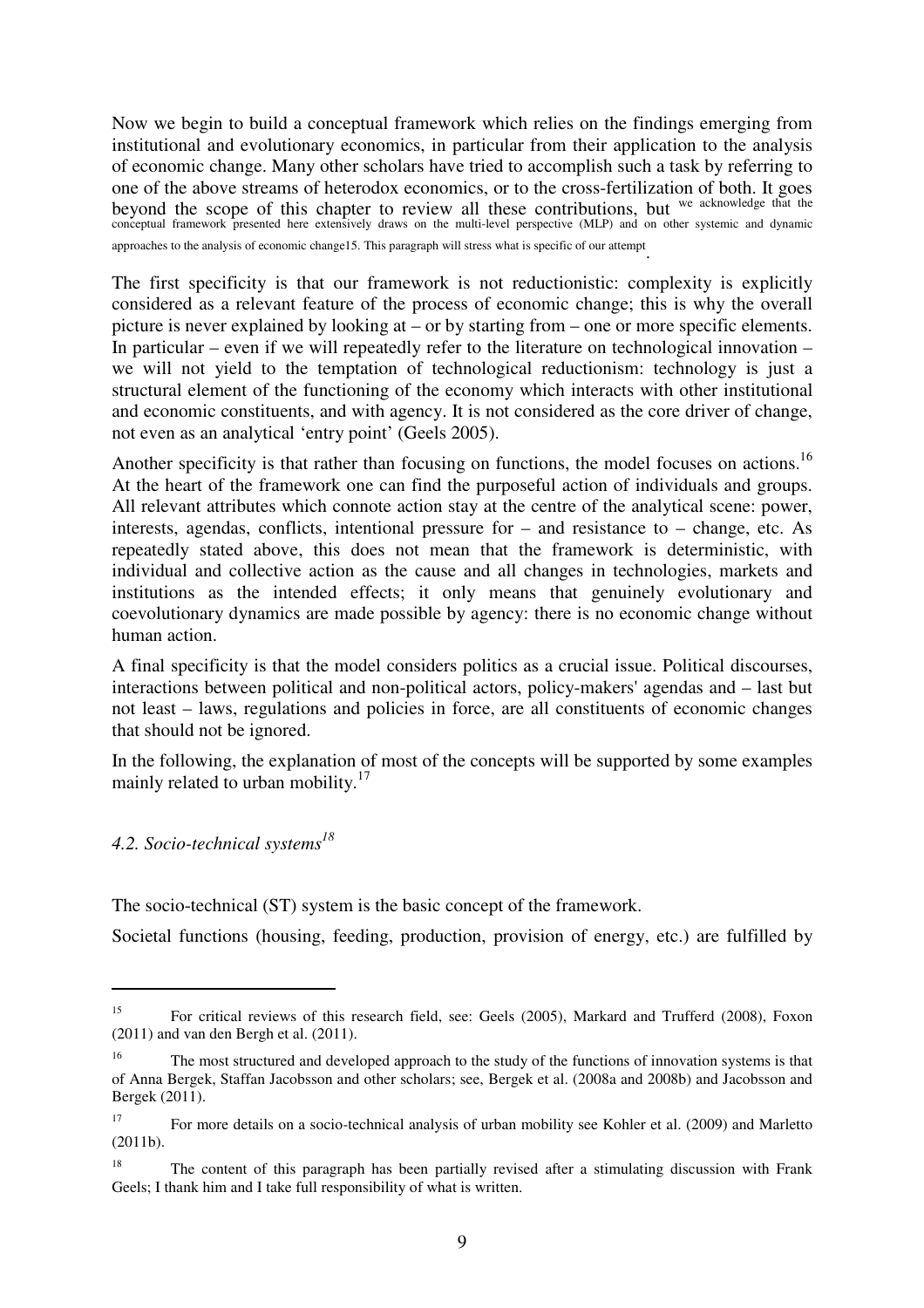one or more ST systems. For example, the societal function of urban mobility is fulfilled by several ST systems: the internal combustion car, public transport, the bicycle, car sharing, etc. All ST systems are (more or less) stable configurations. The ST system is a meso-concept: at the micro level we find its individual constituents (rules, artifacts, knowledge, actors, preferences, financial resources, etc.); at the macro level (which is considered exogenous) socio-economic phenomena and trends can be found.<sup>19</sup> The functioning of ST systems can be conceptualized as structured agency (Giddens 1984): a structure of three coevolving subsystems – that is, institutions, technologies and markets – is replicated and changed through individual and collective action and learning, which in turn are enabled and constrained by the above structure.<sup>20</sup> In other words: the complexity of ST systems is coordinated by its structure of coevolving constituents, and it is made possible by adaptive agency.<sup>21</sup> Institutions are considered here as a coherent and relatively stable set of general rules that (together with other structural variables) structure agency; such a set of rules is also called 'ST regime' (Geels 2005). Consistently with this definition, each sub-system features a specific set of rules, that is, a sub-regime.

Two more basic concepts complete the framework: 1) the dominant ST system, that is, a stable and powerful ST system which strongly influences the dynamics of all other subaltern or residual ST systems. A dominant ST system generates pervasive lock-in phenomena;<sup>22</sup> 2) the ST 'niche', that is, a space which is partially or totally protected from the interaction with other ST systems (Kemp et al. 1998; Schot and Geels  $2008$ ).<sup>23</sup> ST niches are particularly relevant for the generation and experimentation of novelties and for the gradual structuring and empowerment of new ST systems (Avelino and Rotmans 2009). For example, still with reference to the societal function of urban mobility: the internal combustion car is the dominant ST system; public transport is a stable ST system which co-exist with – and is subaltern to – the car ST system; the battery electric vehicle is an unstable ST system, located in a ST niche.

#### *4.3. Actors and power*

 $\overline{a}$ 

As already stressed, (structured) agency is an essential element of the complex dynamics of ST systems. Actors – all featuring bounded rationality – are the engine of a coevolutionary process of change: through action and learning, they replicate the structure of the ST system, whilst generating – directly or indirectly, intentionally or unintentionally – the variation and

<sup>&</sup>lt;sup>19</sup> This is the 'landscape' in the terminology used by Geels (2002) and others scholars who share the MLP.

<sup>&</sup>lt;sup>20</sup> Similar representations based on the interaction of institutions, technologies and markets – even if named differently – can be found in: Perez (2002); Murmann (2003); Geels (2005); Gual and Norgaard (2010).

<sup>&</sup>lt;sup>21</sup> For a detailed analysis of the structure of a ST system and the coevolution of its three sub-systems, see Marletto (2011a).

<sup>&</sup>lt;sup>22</sup> The idea of co-existing – and both relatively stable – dominant and subaltern ST systems fill a conceptual void of the MLP. Some scholars use hybrid concepts – such the 'niche-regime' or the 'empowered niche' (Haxeltine et al. 2008; Frantzeskaki and de Han 2009) – which are not satisfying because they still refer to the low level of structuring featured by systems located in a niche. Only recently the concepts of dominant and subaltern regimes have been introduced by Kemp et al. (forthcoming).

<sup>&</sup>lt;sup>23</sup> The Bounded socio-technical experiment (BSTE) is a similar concept (Brown et al. 2003; Brown and Vergragt 2008).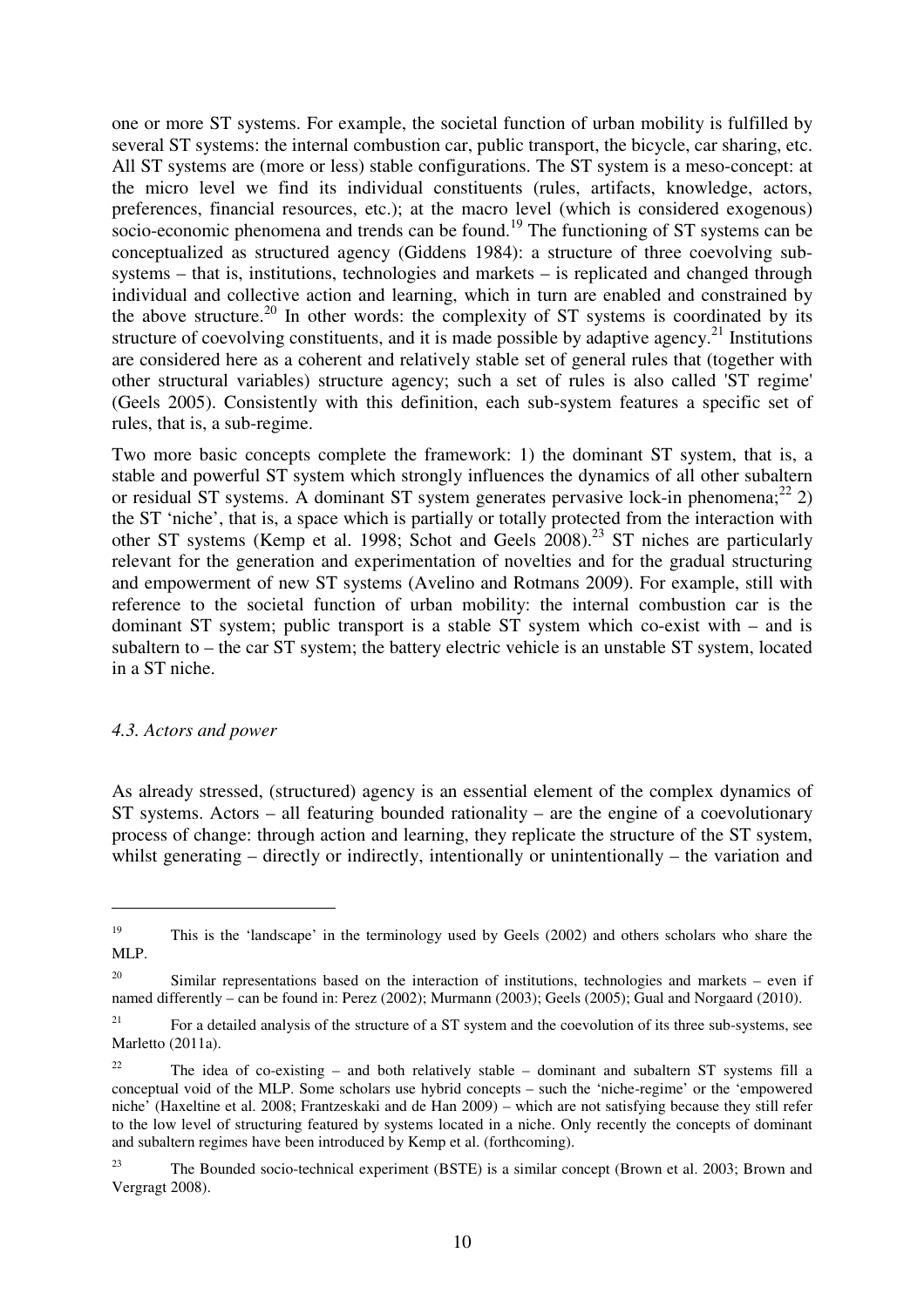selection of structural variables. Every actor features a vector of material and immaterial endowments (physical and financial resources, knowledge and skills, social capital and legitimacy, etc.) and is motivated by his interests, ideas and visions. Every actor's power – hence her/his ability to influence the dynamics of ST systems – is a function of the above vector. In this framework, power is cumulative; in particular, because increasing power is generated by action and learning (Avelino and Rotmans 2009), and because power, legitimacy, coalition building and access to resources are linked by a self-reinforcing process (Bergek et al. 2008a and 2008b).

Actors may be individual or collective (that is, groups). The role of collective actors in the functioning of ST systems is stressed by the literature, so that some authors explicitly consider ST systems as groups (however they are named) and institutions as rules shared by that group.<sup>24</sup> Actors' membership is then crucial to understand the dynamics and interactions of ST systems; in particular: 'core-actors' are those actors who are interested in – and actively act for – the reproduction of an existing ST system. Core-actors of a dominant ST system feature high levels of power, legitimacy and networking ability, and they are able to use their endowments to influence institutions, politics and policy; (Smith et al. 2005; Avelino and Rotmans 2009); 'enactors' are those actors who are interested in the emergence and establishment of a new ST system (Suurs et al. 2010).<sup>25</sup> Usually starting from a ST niche – and through empowerment, legitimation and the creation of an advocacy coalition – successful enactors are able to gain an increasing ability to influence informal rules, political discourses, agendas and formal norms and policies. For example: the automotive industry is one of the core-actors of the car dominant system; local authorities are among the core-actors of the public transport system; grassroots movements were among the enactors of the bicycle system in many European cities.

Other kinds of actors may be considered: non-core actors (or 'fringe' actors), that is, those actors who take part in a ST system without assuming a relevant role in its reproduction and outsiders, that is, those actors who are external to a given ST system. It must be stressed that both non-core actors and outsiders of a given ST system may be the core-actors of another ST system (Smith et al. 2005).

#### *4.4. Actors and change*

 $\overline{a}$ 

The dynamics of ST systems may be grouped into two large families: adaptation of existing ST systems and the creation of a new ST system.<sup>26</sup> Adaptation can be conceptualized as a

<sup>&</sup>lt;sup>24</sup> For example: Holtz et al. (2008) refer to 'alignments' of actors; Avelino and Rotmans (2009) to 'constellations' of actors; Geels (2010) to networks of actors.

<sup>&</sup>lt;sup>25</sup> I use the term 'enactor' because I feel it represents effectively an actor who is trying to transform a new idea into a social practice. I also think it is more general than the alternative terms, such as: 'social entrepreneur' (Brown and Vergragt 2008); 'entrepreneurial actor' (Bergek 2008b); 'cultural entrepreneur' (Zweynert, 2009).

<sup>&</sup>lt;sup>26</sup> I refer purposely to the creation of – and not to the transition towards – a new ST system. Indeed I feel that the concept of 'transition' – well established in the relevant literature – implicitly refers to two basic ideas which are not shared by the framework proposed here, that is: a) the idea that both systems at the beginning and at the end of the transition are in equilibrium (whilst here we explicitly consider that systems – being complex configurations – usually are out of the equilibrium); b) the idea that the ending point of the transition is somehow known ex-ante (whilst here we explicitly consider that systems usually change in an unpredictable way, especially in the case of radical changes). I am aware that scholars of transitions do not indulge at all in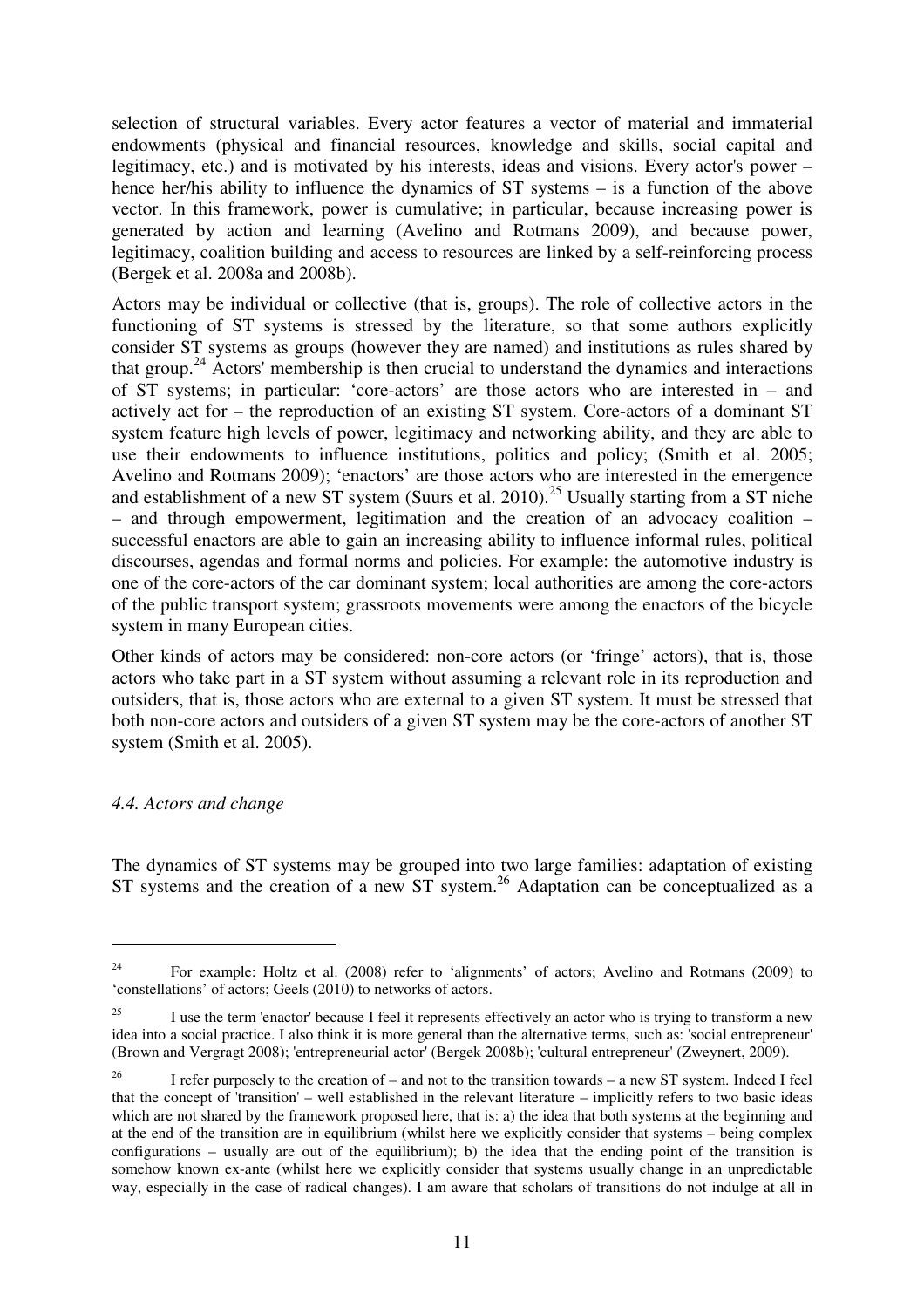cumulative process: innovations in institutions, markets and technologies take place along a dominant trajectory; the alignment of such innovations is granted by the incremental alteration of the structure and it is sustained by actors that are internal to the system and are committed to its survival (Unruh 2000). Things radically change in the case of the creation of a new system: new institutions, technologies and markets must be built; a process of extrication is needed to free resources, knowledge, actors, etc., that are locked into dominant systems; intentional and unintentional forces that generate their inertia must be overcome; a new process of multidimensional alignment must be triggered and made viable (Amendola and Gaffard 2006; Foxon 2011). But no structure is available to coordinate all these efforts, because the structure itself is created through change; in such a situation, one can even doubt if the creation of a new system is possible without the purposeful and increasingly coordinated action of enactors committed to change. ST niches may play a relevant role in both kinds of dynamics: in the case of adaptation, novelties emerging from niches may be incorporated into an existing ST system; in the case of creation, novelties emerging from niches contribute to the threats to the existing ST systems and to the establishment of a new one. (Schot and Geels 2007)

A taxonomy of the dynamics of dominant ST systems, in which the role of actors is explicitly considered (Geels and Schot 2007), is at centre stage of this framework: 'transformation' occurs when core-actors gradually adjust a dominant ST systems after pressures coming from the macro level or from outsiders, in particular from social groups and grassroots movements; 'reconfiguration' takes place when core-actors are able to respond to external or internal pressures by partially changing the structure of the dominant ST system, in particular by linking to (or by incorporating) non-core actors and the innovation they developed in one or more ST niches; 'substitution' is the result of a 'battle': actors coming from other ST systems, profit from the pressures on the dominant ST system and – after taking over the old core-actors – radically change it; 'de-alignment and re-alignment' involve enactors – usually coming from one or more ST niches – who, whilst the dominant ST system is destabilized by major external pressures, experiment radical innovations and eventually establish a new dominant ST system.

Some scholars (Hodson and Marvin 2010; Geels 2011) have recently hinted at the interaction between ST systems and space, suggesting that the local/urban level may have three different roles in the dynamics of the dominant ST system: 1) local ST systems may co-exist with a national/international dominant system (e.g., in the case of urban mobility); 2) ST niches may be located at the local/urban level, but then the dynamics of the dominant system takes place at the national/international level (e.g., in the case of energy networks); 3) the local/urban level is not relevant for the reproduction and change of the dominant ST system (e.g., in the case of ICT mass products).

Examples taken from three alternative scenarios of urban mobility may help to understand the above considerations (Marletto 2011b).<sup>27</sup> The first scenario ('Automobility') is based on the reconfiguration of the dominant car system and is generated by the integration of producers of batteries, electric engines and new materials, into the global automotive industry; the second scenario ('Electricity') results from an increasing number of experiments in urban niches and generate a substitution process: the (electric) car becomes nothing but an element of an energy system whose core-actor is the electric industry; in the third scenario ('Eco-

finalism, but I am also convinced that the concept of creation (of ST systems) wipes out any possible misunderstanding.

<sup>&</sup>lt;sup>27</sup> For examples taken from the electric sector, see Verbong and Geels (2010).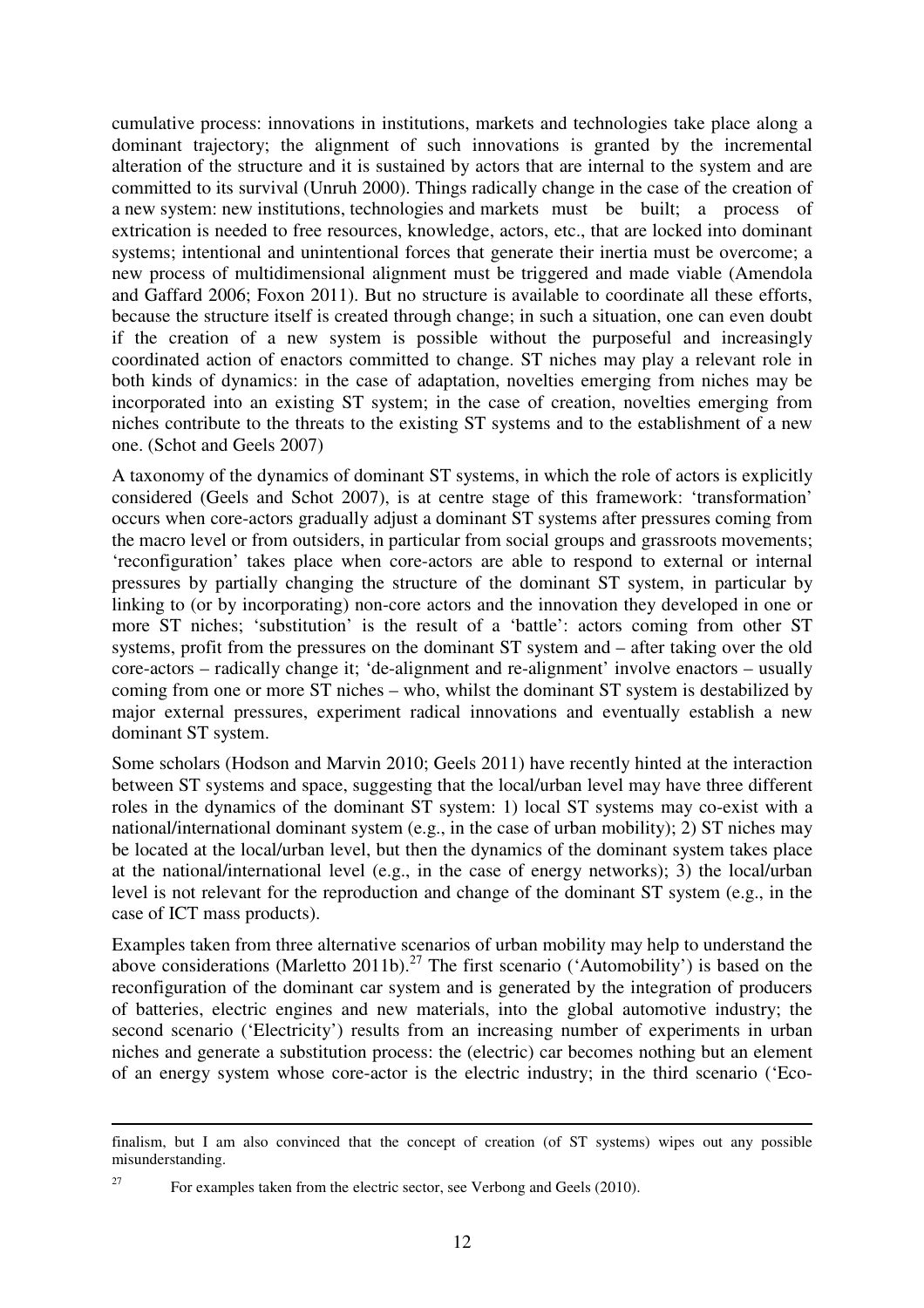city') coalitions of urban enactors support the alignment of new and existing elements (that is, new urbanism, public transport, bicycles, bike- and car-sharing schemes, electric propulsion, etc.): as a result, in several medium and big cities around the world, the car is nothing but a residual element of a new ST system of mobility, but the car ST system still reproduces itself at a global level.

### **5. Conclusions and hints for environmental policy**

This paper has provided an institutional/evolutionary framework of economic change which is based on the dynamics of socio-technical (ST) systems, that is, complex configurations which fulfil a societal function (housing, mobility, feeding, etc.). The functioning of these systems is coordinated by the co-evolution of institutional, technological and economic constituents and is made possible by adaptive agency. The issue of power is central to the framework: dominant ST systems are actively reproduced and adapted by core-actors and generate pervasive lock-ins, whilst new ST systems may emerge as a result of the cumulative empowerment of coalitions of enactors. The creation of new ST systems usually starts in protected niches and can not fully deploy without enactors gain a substantial influence on politics and policy.

An institutional/evolutionary approach to environmental policy can draw on the proposed framework. As stressed above, dominant ST systems generate pervasive lock-in phenomena. Obviously this is also true for high-carbon dominant ST systems for energy provision, housing, transportation, industrial production, etc. And this is why no policy for sustainability may be envisaged without a prolonged, multidimensional, multi-scale and intentional effort aimed at overcoming all lock-ins into unsustainable ST systems. This implies that a policy for sustainability must have a dual nature: it must be de-constructive, that is, aimed at unlocking existing ST systems and constructive, that is, aimed at creating new – and more sustainable – ST systems. The verb 'create' is not used by chance: a sustainable economy will only emerge from the self-reinforcing alignment of several structural changes, that gradually give rise to a stable and powerful configuration of actors, institutions, technologies and markets, that is, to a new and more sustainable ST system.

It is apparent that this is not an easy task for policy: first of all because both the unlocking of the old and the creation of the new must be played on all the institutional, technological and economic dimensions of change; secondly, because approaches to change may need to be tailored to different local and supra-local levels; and finally because actors must be both the object and the subject of an intentional action for change: as acknowledged by many scholars, the building of a coalition for change should be one of the objectives of a policy for sustainability. Inter alia, this is why ST niches are also essential to gradually build  $up -$  and legitimize – coalitions of actors, who share new rules, interpretive frames and visions, and advocate all changes needed to create more sustainable ST systems.

But here we have a 'chicken and egg' problem; more precisely we have a problem of 'actors for change and policy for change': who comes first? The school of transition management implicitly suggests that they must be built simultaneously through reflexive governance and societal learning (Loorbach 2007; Foxon et al. 2009; Nill and Kemp 2009; Voss et al. 2009). Other scholars stress that change is usually triggered by actors who foster social, institutional, technological and economic innovations (Genus and Coles 2008; Bergek 2008b; Foxon 2011); in particular, Brown and Vergragt (2008) stress the role of grassroots movements. Others suggest that the answer should be researched in the political dimension of change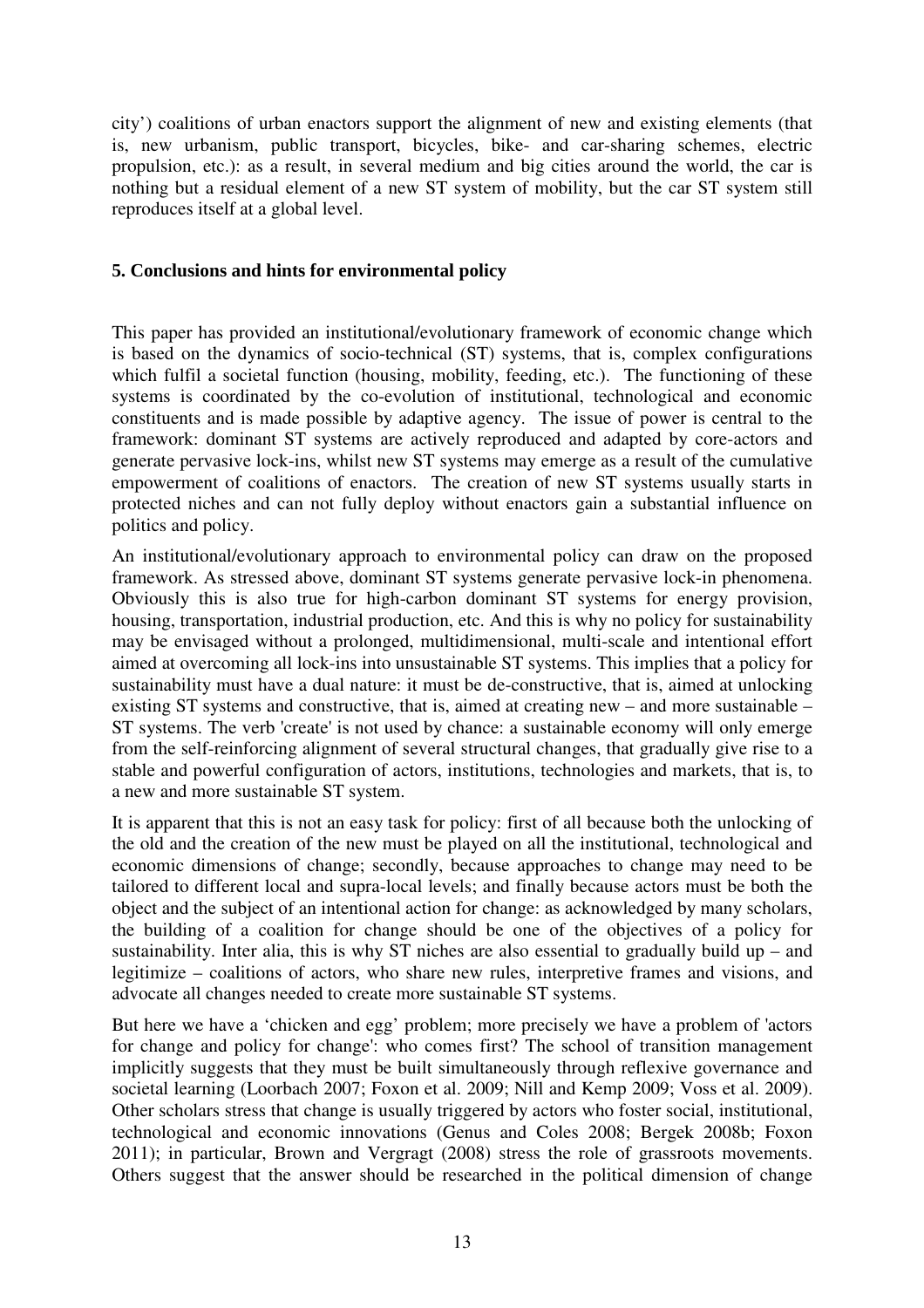(Smith et al. 2005; Frantzeskaki and de Haan 2009; Meadowcroft 2011). Further analysis is needed to get a better understanding of this point which is crucial for the design and implementation of effective policies for sustainability. The in-depth study of national and local success stories may be a fruitful research path. $^{28}$ 

#### **References**

 $\overline{a}$ 

- Amendola M. and Gaffard J.L. (2006). The Market Way to Riches: Behind the Myth. Edward Elgar,
- Cheltenham and NorthamptonAoki, M. (2001) Toward a Comparative Institutional Analysis, Cambridge, MA: MIT Press.
- Avelino, F., Rotmans, J. (2009) 'Power in Transition. An Interdisciplinary Framework to Study Power in Relation to Structural Change', *European Journal of Social Theory*, 12: 543-569.
- Amendola, M. and Gaffard, J.L. (1998) *Out of Equilibrium*. Oxford: Clarendon Press.
- Arthur, B.W. (1999) 'Complexity and the Economy', *Science*, 284: 107-109.
- Baumol, W.J. and Oates, W.E.. (1988) *The theory of environmental policy*, 2nd edn, Cambridge, UK: Cambridge University Press.
- Bergek, A., Jacobsson, S., Carlsson, B., Lindmark S. and Rickne, A. (2008a) 'Analyzing the functional dynamics of technological innovation systems: A scheme of analysis', *Research Policy*, 37: 407-429.
- Bergek, A., Jacobsson, S. and Sandén B. (2008b) ''Legitimation' and 'development of positive externalities': Two key processes in the formation phase of technological innovation systems', *Technology Analysis & Strategic Management*, 20: 575-592.
- Bowles, S. (1998) 'Endogenous Preferences: The Cultural Consequences of Markets and other Economic Institutions', *Journal of Economic Literature*, 36: 75-111.
- Bowles, S., Gintis, H. (2011) *A Cooperative Species: Human Sociality and its Evolution*, Princeton, NJ: Princeton University Press.
- Bowles, S., Choi, J-K. and Hopfensitz, A. (2003) 'The co-evolution of individual behaviours and social institutions', *Journal of Theoretical Biology*, 223: 135-147.
- Breslin, D. (2011) 'Interpreting futures through the multi-level coevolution of organizational practices', *Futures*, 43: 1020-1028.
- Bromley, D.W. (2007) 'Environmental regultations and the problem of sustainability: Moving beyond «market failure»', *Ecological Economics*, 63: 676-683.
- Brown, H.S. and Vergragt, P.J., (2008) 'Bounded socio-technical experiments as agents of systemic change: The case of a zero-energy residential building', *Technological Forecasting and Social Change* 75: 107-30.

Brown, H.S., Vergragt, P. Green, K. and Berchicci, L. (2003) 'Learning for sustainability

<sup>&</sup>lt;sup>28</sup> For example Jacobsson and Lauber (2006) and Buehler et al. (2011) are a good starting point to analyze Germany's 40 years experience with policies for 'greening' the economy and look for valuable hints on actors, policy and politics for sustainability.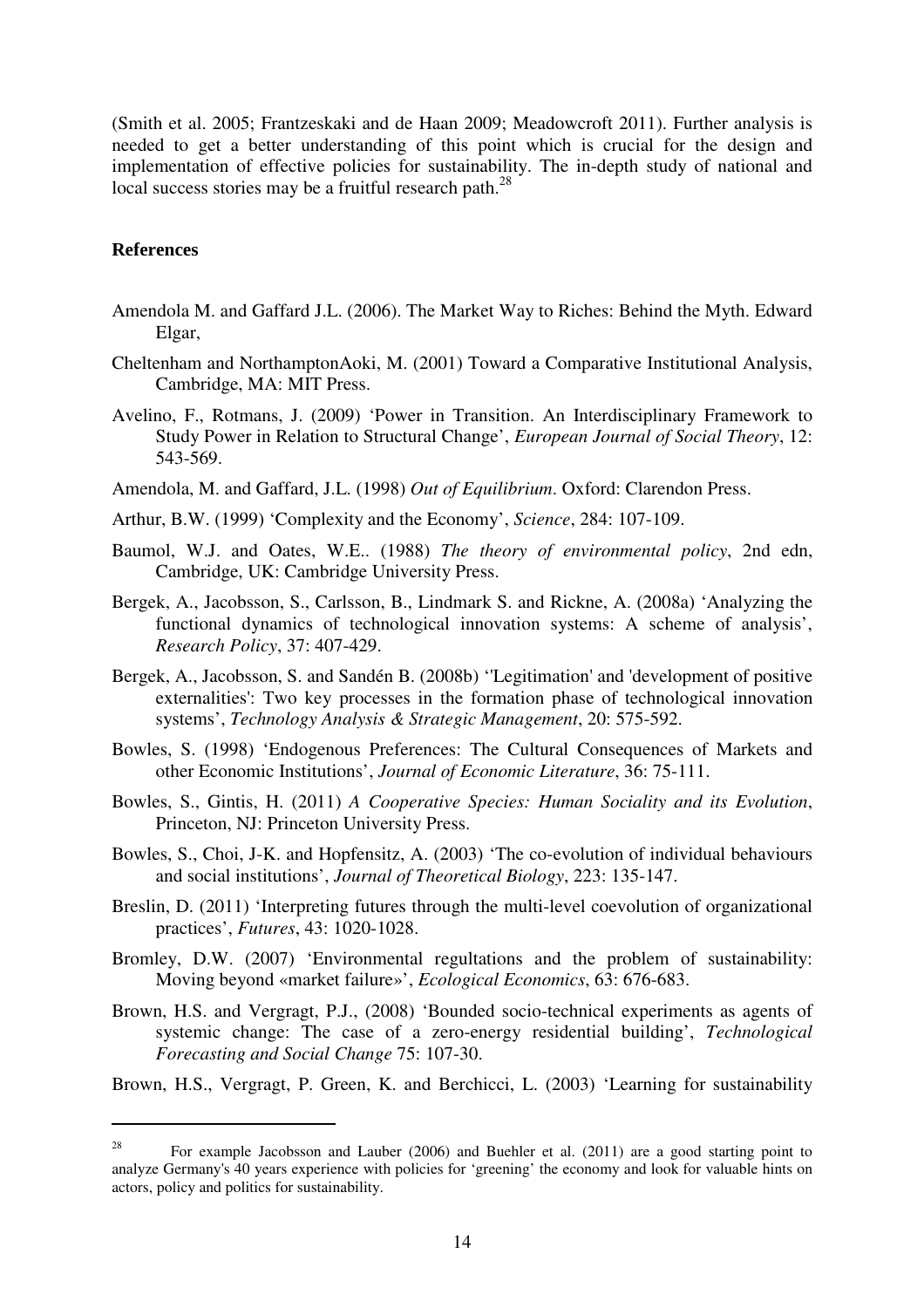transition through bounded socio-technical experiments in personal mobility', *Technology Analysis and Strategic Management*, 15: 291-31

- Buehler, R., Jungjohann, A, Keelev, M. and Mehling, M. (2011) 'How Germany Became Europe's Green Leader: A Look at Four Decades of Sustainable Policymaking', *Solutions-For a a sustainable and desirable future*, October 2011.
- Callan, S.J. and Thomas, J.M. (2010) *Environmental Economics & Management–Theory, Policy, and Applications*, Mason, OH: South-Western.
- Dietz, T., Ostrom, E., Stern, P.C. (2003) 'The Struggle to Govern the Commons', *Science*, 302: 1907-1912.
- Foxon, T.J. (2011) 'A coevolutionary framework for analysing a transition to a sustainable low carbon economy', *Ecological Economics*, 70: 2258-2267
- Foxon, T.J., Reed, M.S. and Stringer L.C. (2009) 'Governing Long-Term Social-Ecological Change: What Can the Adaptive Management and Transition Management Approaches Learn from Each Other?', *Environmental Policy and Governance*, 19: 3-20.
- Frantzeskaki, N. and de Haan H. (2011) 'Transitions: Two steps from theory to policy', *Futures*, 41: 593-606.
- Freeman, C. and Pavitt, K. (2002) 'Editorial', *Research Policy*, 31: 1221-1226.
- Geels, F.W. (2002) 'Technological transitions as evolutionary riconfiguration processes: a multi-level perspective and a case study', *Research Policy*, 31: 1257-1274.
- Geels, F.W. (2005) *Technological Transitions and System Innovations: A Coevolutionary and Socio-Technical Analysis*, Cheltenham, UK: Edward Elgar.
- Geels, F.W. (2010) 'Ontologies, socio-technical transitions (to sustainability), and the multilevel perspective', *Research Policy*, 39: 495-510.
- Geels, F.W. (2011) 'The role of cities in technological transitions: analytical clarifications and historical examples', in: H. Bulkeley, V. Castan Broto, M. Hodson and S. Marvin (eds) *Cities and Low Carbon Transitions*, Abingdon: Routledge.
- Geels, W.F. and Schot, J. (2007) 'Typology of sociotechnical transition pathways', *Research Policy*, 36: 399-417.
- Genus, A. and Coles, A. (2008) 'Rethinking the multi-level perspective of technological transitions', *Research Policy*, 37: 1436–45
- Giddens, A. (1984) *The Constitution of Society*, Cambridge: Polity Press.
- Gual, M.A. and Norgaard R.B. (2010) 'Bridging ecological and social systems coevolution: A review and proposal', *Ecological Economics*, 69: 707-717.
- Hardin, G. (1998) 'Extensions of the Tragedy of the Commons', *Science*, 280:682-683.
- Haxeltine, A., Whitmarsh, L. and Bergman N. (2008) 'A Conceptual Framework for transition modelling', *International Journal of Innovation and Sustainable* Development, 3: 93-114.
- Hodgson, G.M. (1993) Economics and Evolution*: Bringing Life Back into Economics*, Cambridge: Polity Press.
- Hodgson, G.M. (2000) 'What Is the Essence of Institutional Economics?', Journal of *Economic Issues*, 34: 317-329.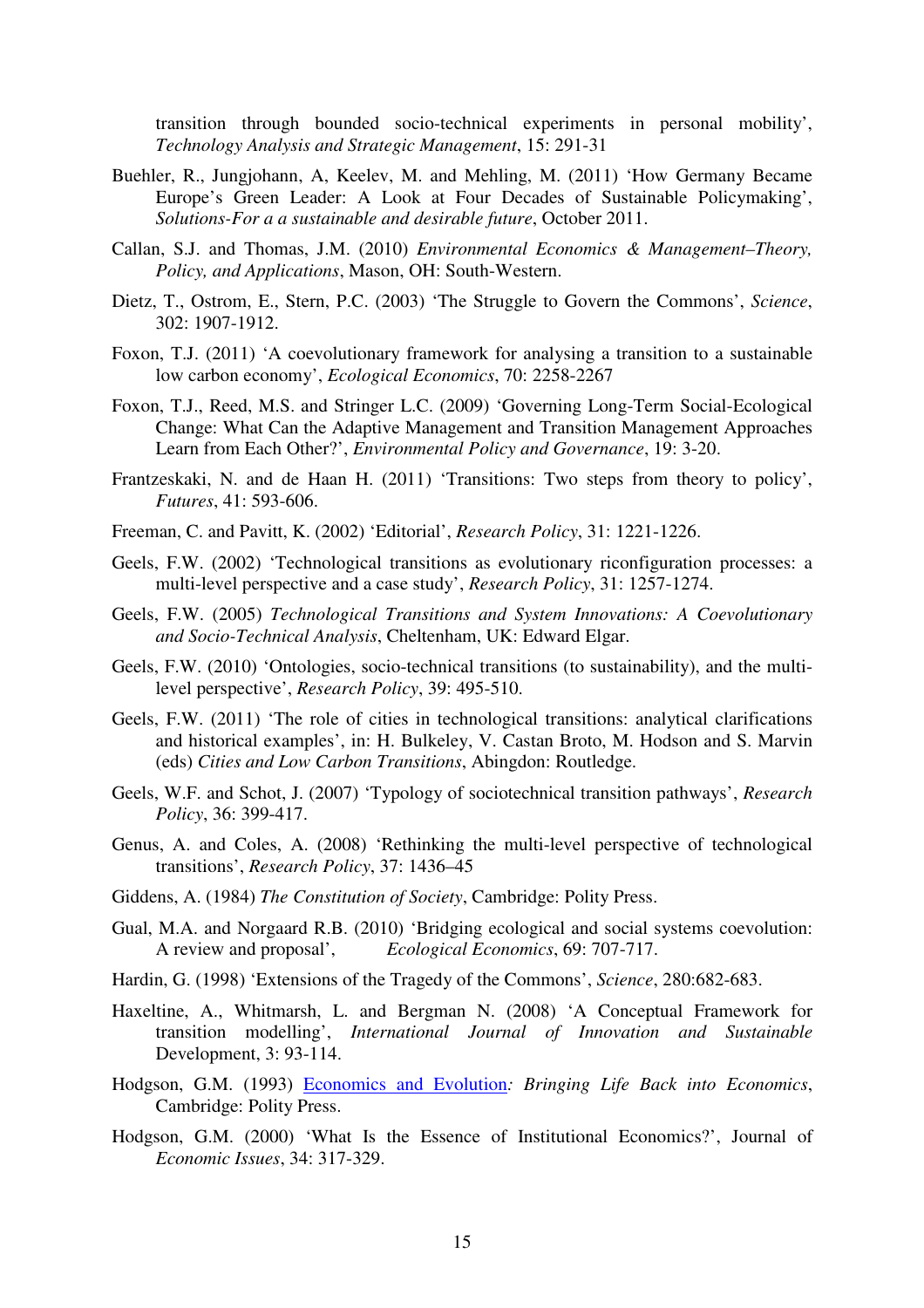- Hodgson, G. (2004), The Evolution of Institutional Economics, London and New York: Routledge.
- Hodgson, G.M. (2010) 'Darwinian coevolution of organizations and the environment', *Ecological Economics*, 69: 700-706.
- Hodgson, G.M. (forthcoming) From Pleasure Machines to Moral Communities: An Evolutionary Economics without Economic Man, Chicago: University of Chicago Press).
- Hodgson, G.H. and Knudsen, T. (2004) 'The complex evolution of a simple traffic convention: the functions and implications of habits', *Journal of Economic Behaviors and Organization*, 54: 19-47
- Hodgson, G.M. and Knudsen, T. (2006) 'Why we need a generalized Darwinism, and why generalized Darwinism is not enough', *Journal of Economic Behavior & Organization*, 61: 1–19.
- Hodgson, G.M. and Knudsen, T. (2010) Darwin's Conjecture: The Search for General Principles of Social and Economic Evolution, Chicago: University of Chicago Press.
- Hodson, M. and Marvin, S. (2010) 'Can cities shape socio-technical transitions and how would we know if they were?', *Research Policy*, 39: 477-485.
- Holtz, G., Brugnach, M. and Pahl-Wostl, C. (2008) 'Specifying 'regime'-A framework for defining and describing regimes in transition research', *Technological Forecasting & Social Change*, 75: 623-643.
- Jacobsson, S. and Lauber, V. (2006) 'The politics and policy of energy system transformation—explaining the German diffusion of renewable energy technology', *Energy Policy*, 34: 256-276.
- Jacobsson, S. and Bergek, A. (2011) 'Innovation system analyses and sustainability transitions: Contributions and suggestions for research', *Environmental Innovation and Societal Transitions*, 1: 41-57.
- Kallis, G. (2010) 'Coevolution in water resources development-The vicious cycle of water supply and demand in Athens, Greece', *Ecological Economics*, 69: 796-809.
- Kallis, G., Norgaard, R.B. (2010) 'Coevolutionary ecological economic', *Ecological Economics*, 69: 690-699.
- Kapp, K.W. (1978) *The Social Costs of Business Enterprise*, 3rd edn, Nottingham: Spokesman.
- Kapp, K.W. (2011) *The Foundations of Institutional Economics*, (Edited by S. Berger and R. Steppacher), Abingdon: Routledge.
- Kemp, R., Schot,. J. and Hoogma, R. (1998) 'Regime Shifts to Sustainability Through Processes of Niche Formation: The Approach of Strategic Niche Management', *Technology Analysis & Strategic Management*, 10: 175-194.
- Kemp, R., Geels, W.F. and Dudley, G. (forthcoming) 'Introduction: Sustainability Transitions in the Automobility Regime and the Need for a New Perspective', in: W.F. Geels, R. Kemp, G. Dudley and G. Lyons (eds) *Automobility in Transition? A sociotechnical Analysis of Sustainable Transport*, Abingdon: Routledge.
- Kingston, C. and Caballero, G. (2009) 'Comparing theories of institutional change', *Journal of Institutional Economics*, 5: 151-180.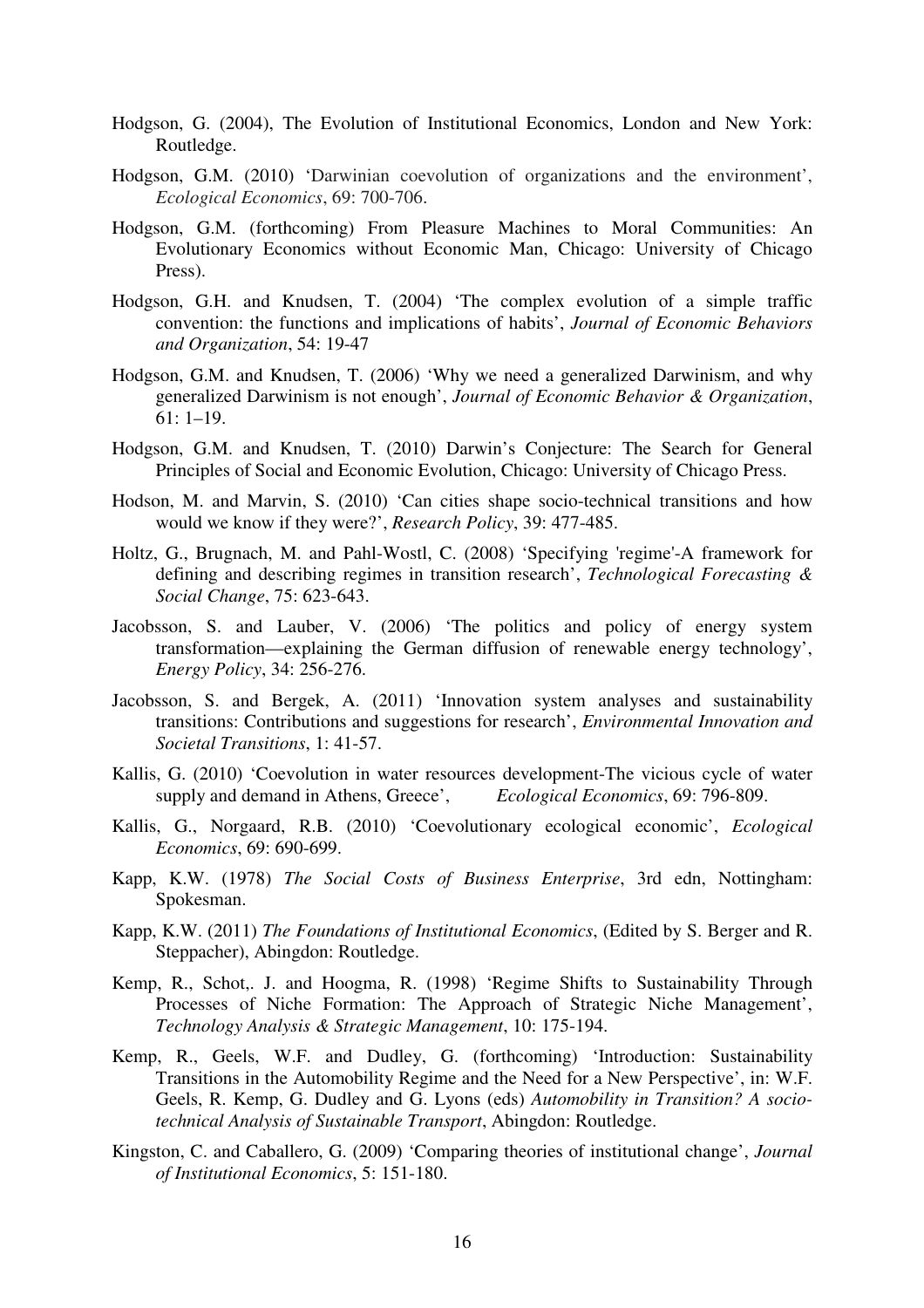- Köhler J., Whitmarsh L., Nykvist B., Schilperoord M., Bergman N., Haxeltine A. (2009). A transitions model for sustainable mobility. *Ecological economics*, 68 (12), 2985-2995
- Loorbach, D. (2007) *Transition Management: New Mode of Governance for Sustainable Development*, Utrecht: International Books
- Malerba, F., Nelson, R., Orsenigo, L. and Winter, S. (2008) 'Public policies and changing boundaries of firms in a "history friendly model" of the coevolution of the computer and semiconductor industries', *Journal of Economic Behaviour and Organisation*, 67: 355-380.
- Manner, M. and Gowdy, J. (2010) 'The evolution of social and moral behavior: Evolutionary insights for public policy', *Ecological Economics*, 69: 753-761.
- Markard J. and Truffer B. (2008) 'Technological innovation systems and the multi-level perspective: Towards an integrated framework', *Research Policy*, 37: 596-615.
- Marletto, G. (2009) 'Heterodox environmental economics–Theoretical streams in search of a paradigm', *Economia delle Fonti di Energia e dell'Ambiente*, 52: 25-33.
- Marletto, G. (2011a) 'Structure, agency and change in the car regime–A review of the literature', *Trasporti Europei/European Transport*, 47: 71-88.
- Marletto, G. (2011b) 'The city as an environment for radical change: The case of low-carbon urban mobility', paper presented at 2011 AISRE Conference, Turin (I), September 2011.
- McCay, B.J. (2002) 'Emergence of Institutions for the Commons: Contexts, Situations and Events', in: E. Olstrom (ed.) *The Drama of the Commons*, Washington, DC: National Academy Press.
- Meadowcroft, J. (2009) 'What about the politics? Sustainable development, transition management, and long term energy transitions', *Policy Science*, 42: 323-340.
- Meadowcroft, J. (2011) 'Engaging with the politics of sustainability transitions', *Environmental Innovation and Societal Transitions*, 1: 70-75.
- Metcalfe, J.S. and Ramlogan R. (2006) 'Restless Capitalism: A Complexity Perspective on Modern Capitalist Economies', in: E. Garnsey and J. McGlade (eds) *Complexity and Evolution*. Cheltenham, UK: Edward Elgar.
- Murmann, J.P. (2003) *Knowledge and Competitive Advantage: The Coevolution of Firms, Technology and National Institutions*, Cambridge: Cambridge University Press.
- Nelson, R.R. and Winter, S.G. (1982) *An Evolutionary Theory of Economic Change*, Cambridge, MA and London: Harvard University Press.
- Nill, J. and Kemp, R. (2009) 'Evolutionary approaches for sustainable innovation policies: From niche to paradigm?', *Research Policy*, 38: 668-680.
- North, D. (2003) 'The role of institutions in economic development', *Discussion paper series*, no. 2003.2 , Geneva, CH: UNECE.
- North, D. (2005) *Understanding the process of economic change*, Princeton and Oxford: Princeton University Press.
- Ostrom, E. (1990) *Governing the commons. The evolution of institutions for collective action*, Cambridge, UK: Cambridge University Press.
- Paavola, J. (2007) 'Institutions and environmental governance: A reconceptualization',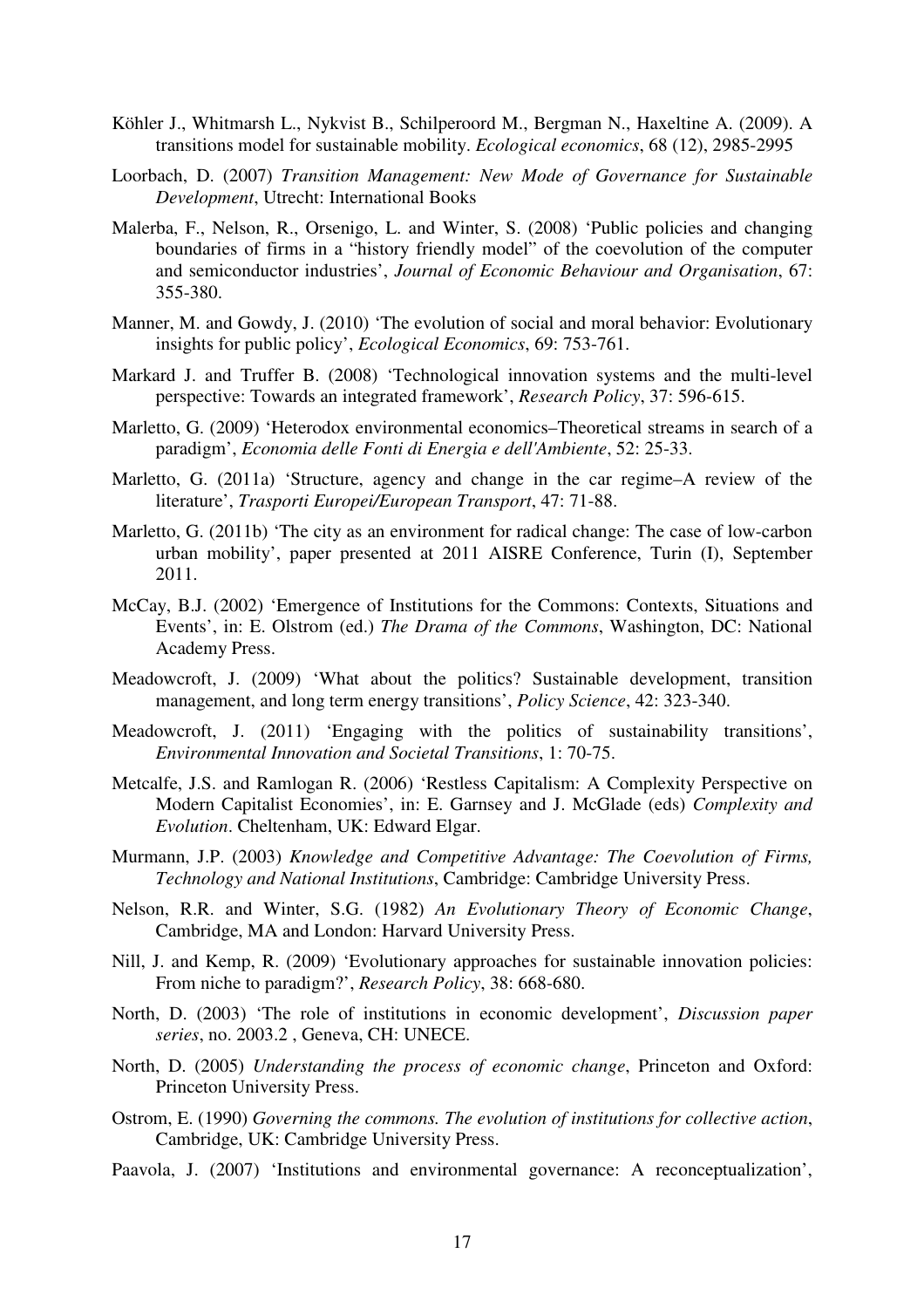*Ecological Economics*, 63: 93-103.

- Perez, C. (2002) *Technological Revolutions and Financial Capital. The Dynamics of Bubbles and Golden Ages*, Cheltenham, UK: Edward Elgar.
- Pierson, P. (2000) 'Increasing Returns, Path Dependence, and the Study of Politics', *American Political Science Review*, 94: 251-267.
- Rammel, C. and van den Bergh, J.C.J.M. (2003 ) 'Evolutionary policies for sustainable development: adaptive flexibility and risk minimising', *Ecological Economics*, 47: 121- 133.
- Rammel, C., Stagl, S. and Wilfing, H. (2007) 'Managing complex adaptive systems A coevolutionary perspective on natural resource management', *Ecological Economics*, 63: 9-21.
- Safarzynska, K. and van den Bergh, J.C.J.M (2010) 'Evolving power and environmental policy: Explaining institutional change with group selection', *Ecological Economics*, 69: 743-752.
- Safarzynska, K. and van den Bergh, J.C.J.M. (2011) 'Industry evolution, rationality, and electricity transitions', Energy Policy, 39: 6440-6452.
- Sartorius, C. (2006) 'Second-order sustainability conditions for the development of sustainable innovations in a dynamic environment', *Ecological Economics*, 58: 268- 286.
- Schot, J. and Geels, F.W. (2007) 'Niches in evolutionary theories of technical change. A critical survey of the literature', *Journal of Evolutionary Economics*, 17: 605-622.
- Scott, W.R. (2001) *Institutions and Organizations*. Thousand Oaks, CA and London: Sage.
- Shove E. and Walker G. (2007) 'CAUTION! Transitions ahead: politics, practice, and sustainable transition management', Environment and Planning A, 39: 763-770
- Smith, A., Stirling, A. and Berkhout, B. (2005) 'The governance of sustainable sociotechnical transitions', *Research Policy*, 34: 1491-1510.
- Sovacool, B.K. (2008) *The Dirty Energy Dilemma–What's Blocking Clean Power in the United States*, Westport, CT: Preaeger.
- Stagl, S. (2007) Emerging Methods for Sustainability Valuation and Appraisal, Final Report, SDRN - Sustainable Development Research Network.
- Suurs, R.A.A., Hekkert, M.P., Kieboom, S. and Smits R.E.H.M. (2010) 'Understanding the formative stage of technological innovation system development: The case of natural gas as an automotive fuel', *Energy Policy*, 38: 419-431.
- Unruh, G.C. (2000) 'Understanding carbon lock-in', *Energy Policy*, 28: 817-830.
- Unruh, G.C. (2002) 'Escaping carbon lock-in', *Energy Policy*, 30: 317–325.
- Vanderberg, P. (2002) 'North's institutionalism and the prospect of combining theoretical approaches', *Cambridge Journal of Economics*, 26: 217-235.
- van den Bergh J.C.J.M. (2007) 'Evolutionary thinking in environmental economics', *Journal of Evolutionary Economics*, 17: 521-549.
- van den Bergh J.C.J.M. and Gowdy J. (2009) 'A group selection perspective on economic behavior, behavior, institutions and organizations', *Journal of Economic Behavior & Organization*, 72: 1-20.